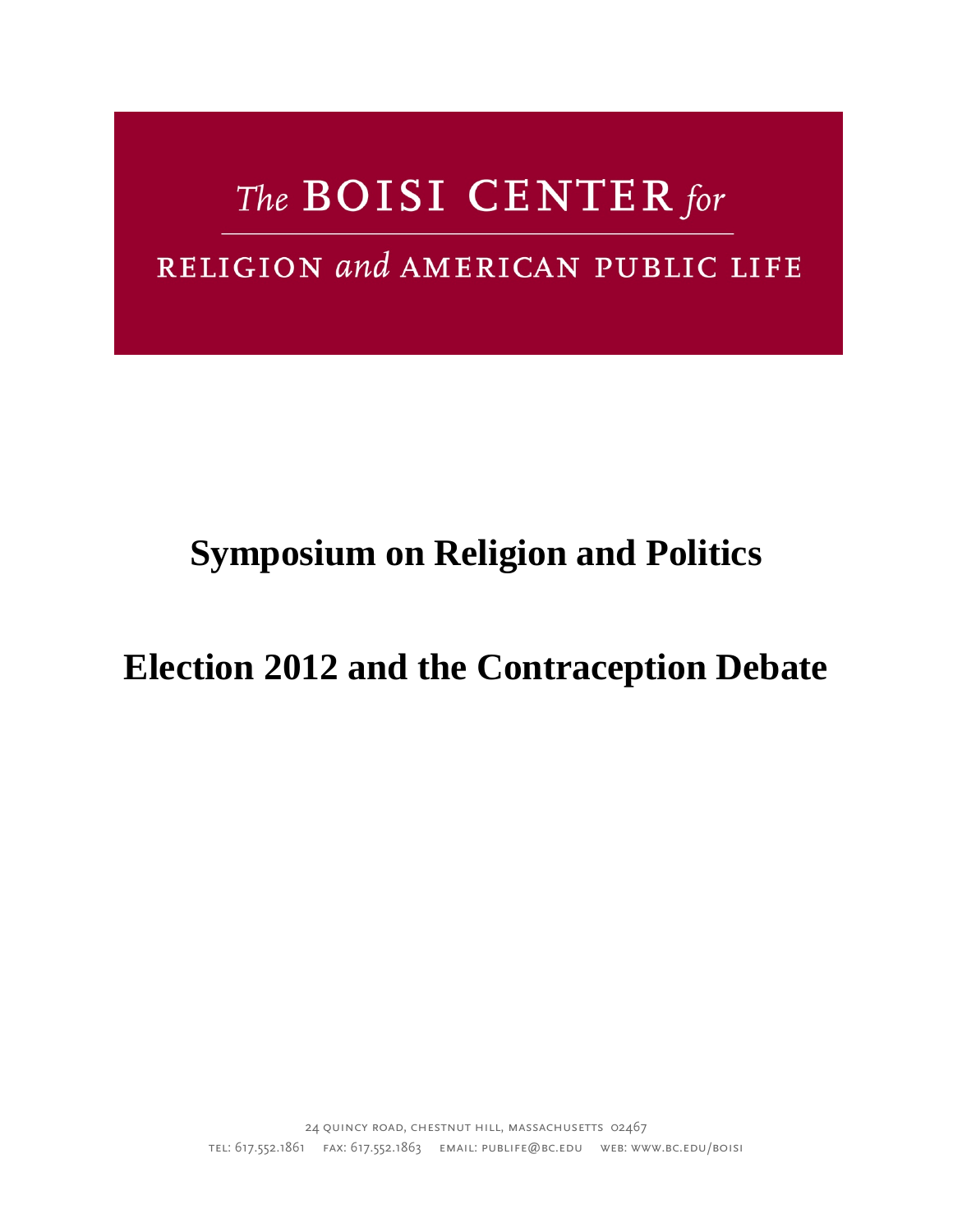

## BOSTON COLLEGE

BOISI CENTER FOR RELIGION AND AMERICAN PUBLIC LIFE

## Symposium on Religion and Politics

## Election 2012 and the Contraception Debate

### Table of Contents:

| Notre Dame Commencement Speech<br>Barack Obama (2009)                           |    |
|---------------------------------------------------------------------------------|----|
| Remarks on Shift in Contraception Policy<br>Barack Obama (2012)                 |    |
| Why I Vetoed the Contraception Bill<br>Mitt Romney (2005)                       | 9  |
| Remarks at the Conservative Political Action Conference<br>Mitt Romney (2012)   | 11 |
| Charge to Revive the Role of Faith in the Public Square<br>Rick Santorum (2010) | 17 |
| <b>Missouri Victory Speech</b><br>Rick Santorum (2012)                          | 25 |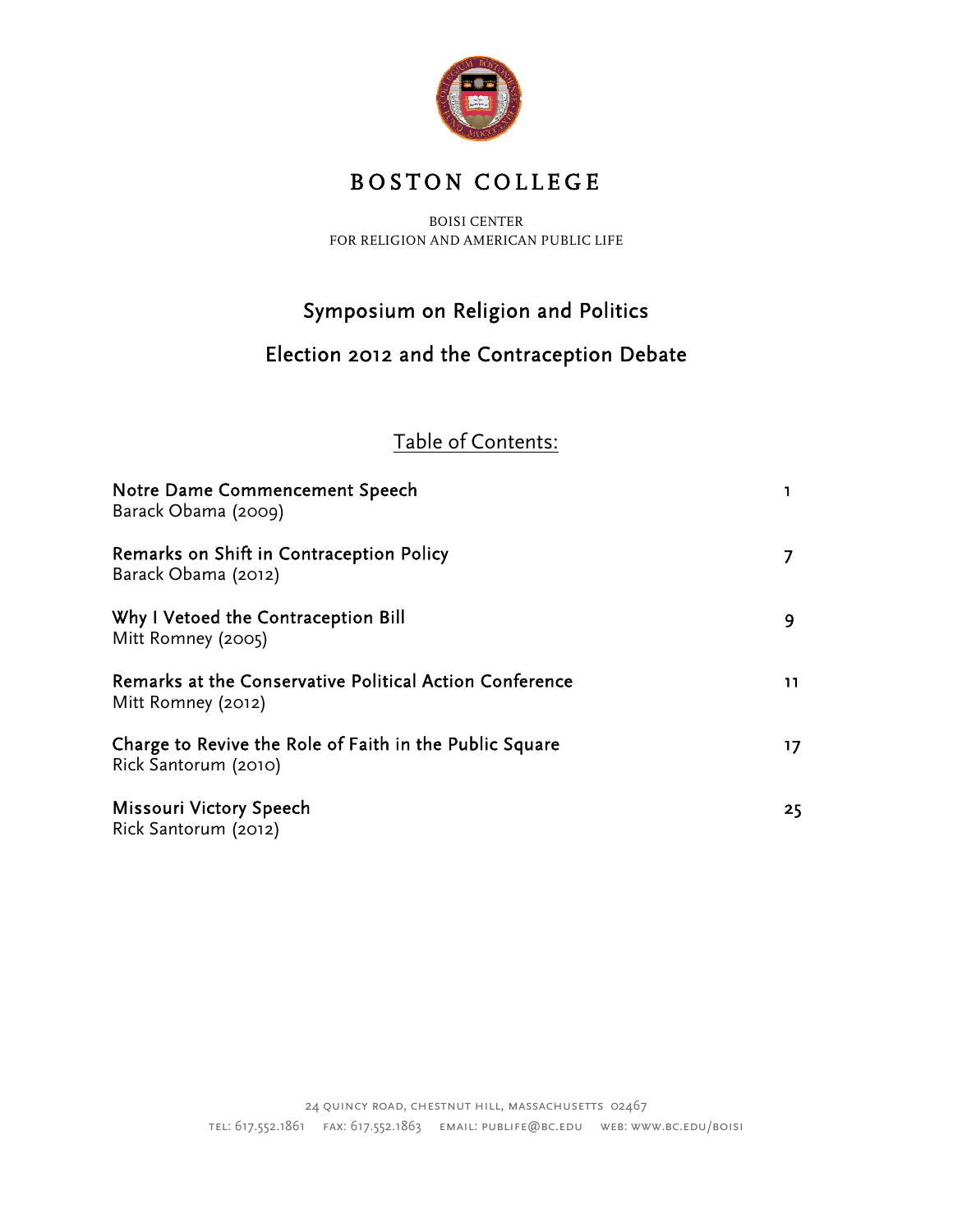#### **Notre Dame Commencement Speech Barack Obama**  June 14, 2009

Thank you, Father Jenkins for that generous introduction. You are doing an outstanding job as president of this fine institution, and your continued and courageous commitment to honest, thoughtful dialogue is an inspiration to us all.

Good afternoon Father Hesburgh, Notre Dame trustees, faculty, family, friends, and the class of 2009. I am honored to be here today, and grateful to all of you for allowing me to be part of your graduation.

I want to thank you for this honorary degree. I know it has not been without controversy. I don't know if you're aware of this, but these honorary degrees are apparently pretty hard to come by. So far I'm only 1 for 2 as President. Father Hesburgh is 150 for 150. I guess that's better. Father Ted, after the ceremony, maybe you can give me some pointers on how to boost my average.

I also want to congratulate the class of 2009 for all your accomplishments. And since this is Notre Dame, I mean both in the classroom and in the competitive arena. We all know about this university's proud and storied football team, but I also hear that Notre Dame holds the largest outdoor 5-on-5 basketball tournament in the world - Bookstore Basketball.

Now this excites me. I want to congratulate the winners of this year's tournament, a team by the name of "Hallelujah Holla Back." Well done. Though I have to say, I am personally disappointed that the "Barack O'Ballers" didn't pull it out. Next year, if you need a 6'2" forward with a decent jumper, you know where I live.

Every one of you should be proud of what you have achieved at this institution. One hundred and sixty three classes of Notre Dame graduates have sat where you are today. Some were here during years that simply rolled into the next without much notice or fanfare - periods of relative peace and prosperity that required little by way of sacrifice or struggle.

You, however, are not getting off that easy. Your class has come of age at a moment of great consequence for our nation and the world - a rare inflection point in history where the size and scope of the challenges before us require that we remake our world to renew its promise; that we align our deepest values and commitments to the demands of a new age. It is a privilege and a responsibility afforded to few generations - and a task that you are now called to fulfill.

This is the generation that must find a path back to prosperity and decide how we respond to a global economy that left millions behind even before this crisis hit - an economy where greed and short-term thinking were too often rewarded at the expense of fairness, and diligence, and an honest day's work.

We must decide how to save God's creation from a changing climate that threatens to destroy it. We must seek peace at a time when there are those who will stop at nothing to do us harm, and when weapons in the hands of a few can destroy the many. And we must find a way to reconcile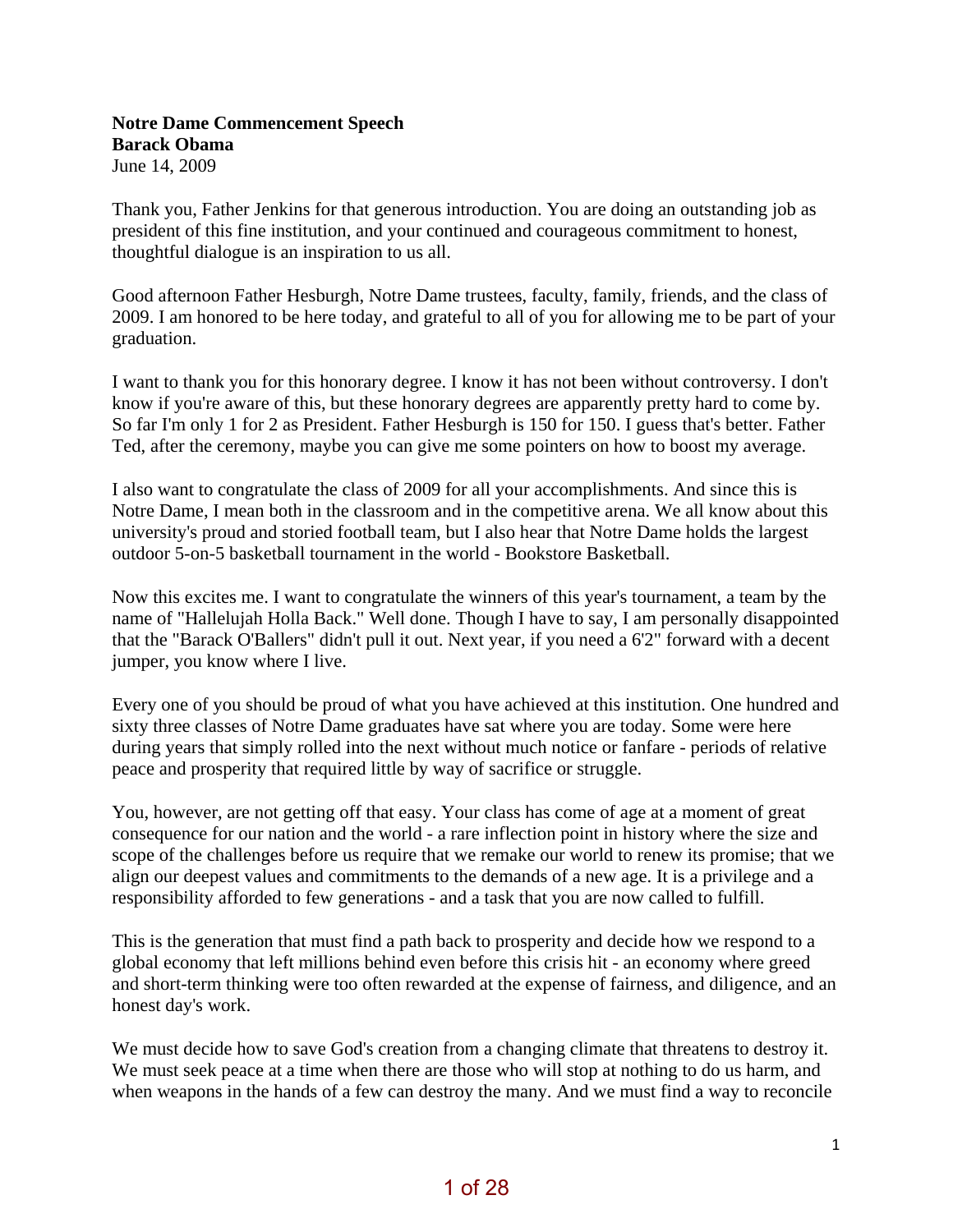our ever-shrinking world with its ever-growing diversity - diversity of thought, of culture, and of belief.

In short, we must find a way to live together as one human family.

It is this last challenge that I'd like to talk about today. For the major threats we face in the 21st century - whether it's global recession or violent extremism; the spread of nuclear weapons or pandemic disease - do not discriminate. They do not recognize borders. They do not see color. They do not target specific ethnic groups.

Moreover, no one person, or religion, or nation can meet these challenges alone. Our very survival has never required greater cooperation and understanding among all people from all places than at this moment in history.

Unfortunately, finding that common ground - recognizing that our fates are tied up, as Dr. King said, in a "single garment of destiny" - is not easy. Part of the problem, of course, lies in the imperfections of man - our selfishness, our pride, our stubbornness, our acquisitiveness, our insecurities, our egos; all the cruelties large and small that those of us in the Christian tradition understand to be rooted in original sin. We too often seek advantage over others. We cling to outworn prejudice and fear those who are unfamiliar. Too many of us view life only through the lens of immediate self-interest and crass materialism; in which the world is necessarily a zerosum game. The strong too often dominate the weak, and too many of those with wealth and with power find all manner of justification for their own privilege in the face of poverty and injustice. And so, for all our technology and scientific advances, we see around the globe violence and want and strife that would seem sadly familiar to those in ancient times.

We know these things; and hopefully one of the benefits of the wonderful education you have received is that you have had time to consider these wrongs in the world, and grown determined, each in your own way, to right them. And yet, one of the vexing things for those of us interested in promoting greater understanding and cooperation among people is the discovery that even bringing together persons of good will, men and women of principle and purpose, can be difficult.

The soldier and the lawyer may both love this country with equal passion, and yet reach very different conclusions on the specific steps needed to protect us from harm. The gay activist and the evangelical pastor may both deplore the ravages of HIV/AIDS, but find themselves unable to bridge the cultural divide that might unite their efforts. Those who speak out against stem cell research may be rooted in admirable conviction about the sacredness of life, but so are the parents of a child with juvenile diabetes who are convinced that their son's or daughter's hardships can be relieved.

The question, then, is how do we work through these conflicts? Is it possible for us to join hands in common effort? As citizens of a vibrant and varied democracy, how do we engage in vigorous debate? How does each of us remain firm in our principles, and fight for what we consider right, without demonizing those with just as strongly held convictions on the other side?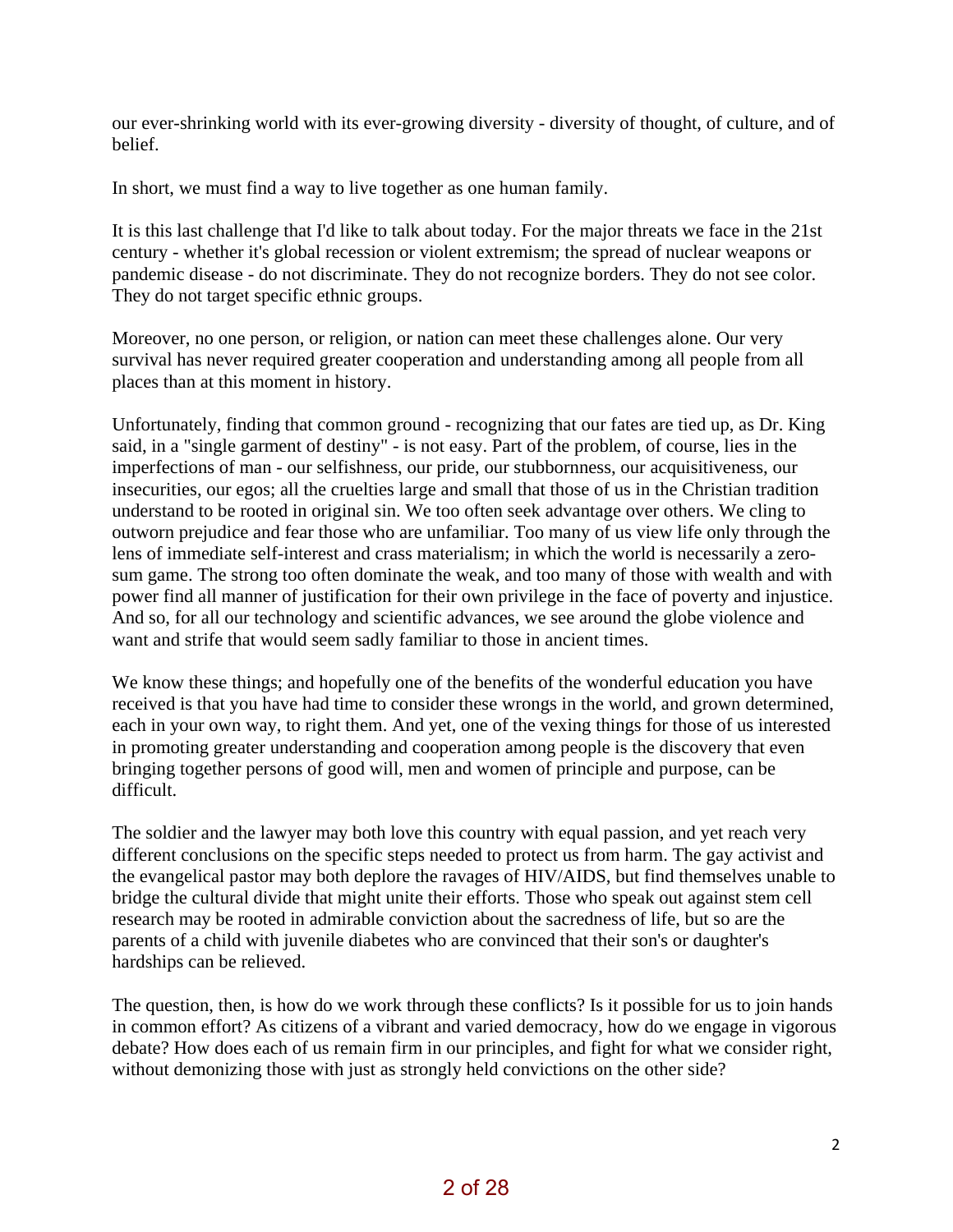Nowhere do these questions come up more powerfully than on the issue of abortion.

As I considered the controversy surrounding my visit here, I was reminded of an encounter I had during my Senate campaign, one that I describe in a book I wrote called The Audacity of Hope. A few days after I won the Democratic nomination, I received an email from a doctor who told me that while he voted for me in the primary, he had a serious concern that might prevent him from voting for me in the general election. He described himself as a Christian who was strongly pro-life, but that's not what was preventing him from voting for me.

What bothered the doctor was an entry that my campaign staff had posted on my website - an entry that said I would fight "right-wing ideologues who want to take away a woman's right to choose." The doctor said that he had assumed I was a reasonable person, but that if I truly believed that every pro-life individual was simply an ideologue who wanted to inflict suffering on women, then I was not very reasonable. He wrote, "I do not ask at this point that you oppose abortion, only that you speak about this issue in fair-minded words."

Fair-minded words.

After I read the doctor's letter, I wrote back to him and thanked him. I didn't change my position, but I did tell my staff to change the words on my website. And I said a prayer that night that I might extend the same presumption of good faith to others that the doctor had extended to me. Because when we do that - when we open our hearts and our minds to those who may not think like we do or believe what we do - that's when we discover at least the possibility of common ground.

That's when we begin to say, "Maybe we won't agree on abortion, but we can still agree that this is a heart-wrenching decision for any woman to make, with both moral and spiritual dimensions.

So let's work together to reduce the number of women seeking abortions by reducing unintended pregnancies, and making adoption more available, and providing care and support for women who do carry their child to term. Let's honor the conscience of those who disagree with abortion, and draft a sensible conscience clause, and make sure that all of our health care policies are grounded in clear ethics and sound science, as well as respect for the equality of women."

Understand - I do not suggest that the debate surrounding abortion can or should go away. No matter how much we may want to fudge it - indeed, while we know that the views of most Americans on the subject are complex and even contradictory - the fact is that at some level, the views of the two camps are irreconcilable. Each side will continue to make its case to the public with passion and conviction. But surely we can do so without reducing those with differing views to caricature.

Open hearts. Open minds. Fair-minded words.

It's a way of life that has always been the Notre Dame tradition. Father Hesburgh has long spoken of this institution as both a lighthouse and a crossroads. The lighthouse that stands apart, shining with the wisdom of the Catholic tradition, while the crossroads is where "...differences of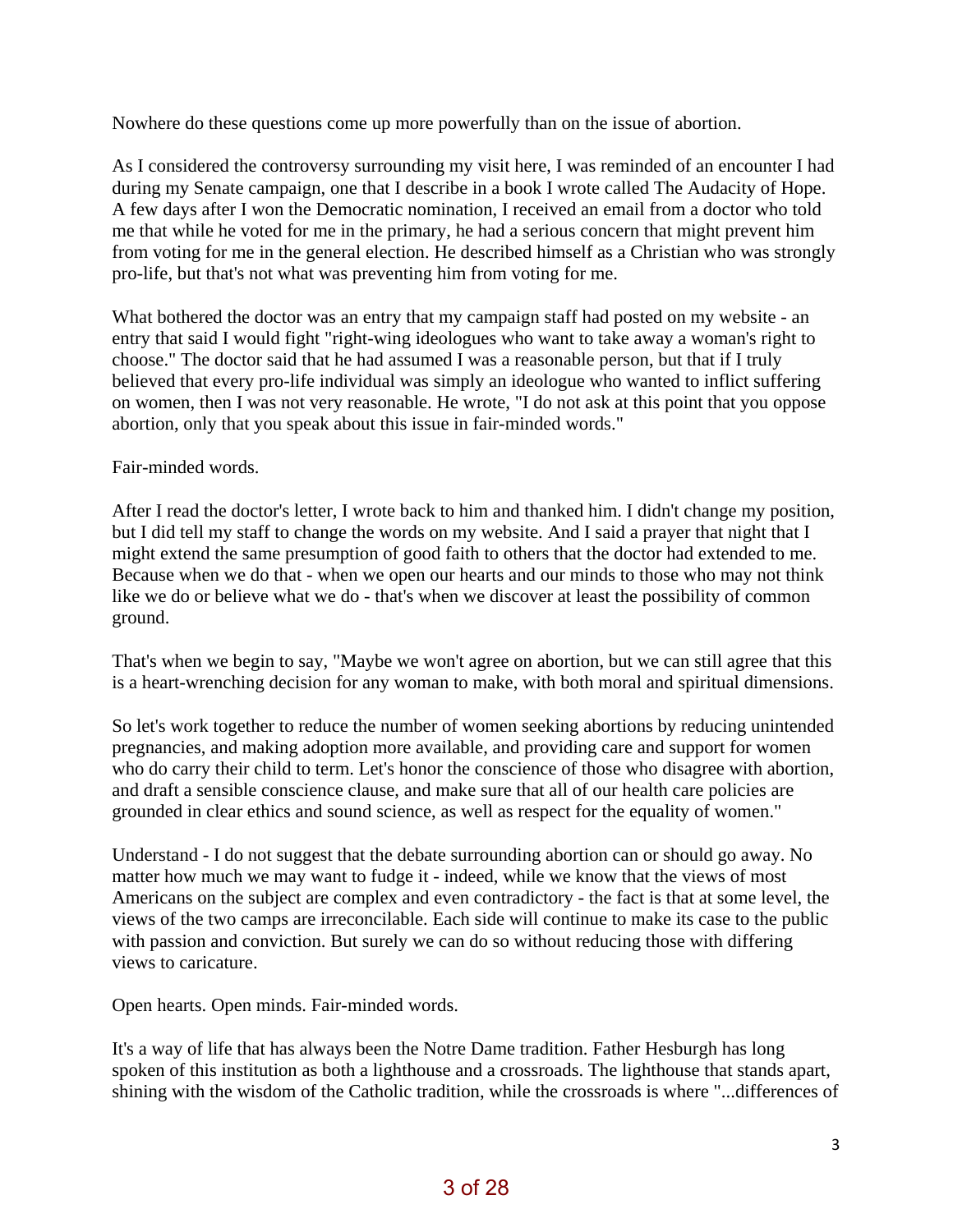culture and religion and conviction can co-exist with friendship, civility, hospitality, and especially love." And I want to join him and Father Jenkins in saying how inspired I am by the maturity and responsibility with which this class has approached the debate surrounding today's ceremony.

This tradition of cooperation and understanding is one that I learned in my own life many years ago - also with the help of the Catholic Church.

I was not raised in a particularly religious household, but my mother instilled in me a sense of service and empathy that eventually led me to become a community organizer after I graduated college. A group of Catholic churches in Chicago helped fund an organization known as the Developing Communities Project, and we worked to lift up South Side neighborhoods that had been devastated when the local steel plant closed.

It was quite an eclectic crew. Catholic and Protestant churches. Jewish and African-American organizers. Working-class black and white and Hispanic residents. All of us with different experiences. All of us with different beliefs. But all of us learned to work side by side because all of us saw in these neighborhoods other human beings who needed our help - to find jobs and improve schools. We were bound together in the service of others.

And something else happened during the time I spent in those neighborhoods. Perhaps because the church folks I worked with were so welcoming and understanding; perhaps because they invited me to their services and sang with me from their hymnals; perhaps because I witnessed all of the good works their faith inspired them to perform, I found myself drawn - not just to work with the church, but to be in the church. It was through this service that I was brought to Christ.

At the time, Cardinal Joseph Bernardin was the Archbishop of Chicago. For those of you too young to have known him, he was a kind and good and wise man. A saintly man. I can still remember him speaking at one of the first organizing meetings I attended on the South Side. He stood as both a lighthouse and a crossroads - unafraid to speak his mind on moral issues ranging from poverty, AIDS, and abortion to the death penalty and nuclear war. And yet, he was congenial and gentle in his persuasion, always trying to bring people together; always trying to find common ground. Just before he died, a reporter asked Cardinal Bernardin about this approach to his ministry. And he said, "You can't really get on with preaching the Gospel until you've touched minds and hearts."

My heart and mind were touched by the words and deeds of the men and women I worked alongside with in Chicago. And I'd like to think that we touched the hearts and minds of the neighborhood families whose lives we helped change. For this, I believe, is our highest calling.

You are about to enter the next phase of your life at a time of great uncertainty. You will be called upon to help restore a free market that is also fair to all who are willing to work; to seek new sources of energy that can save our planet; to give future generations the same chance that you had to receive an extraordinary education. And whether as a person drawn to public service, or someone who simply insists on being an active citizen, you will be exposed to more opinions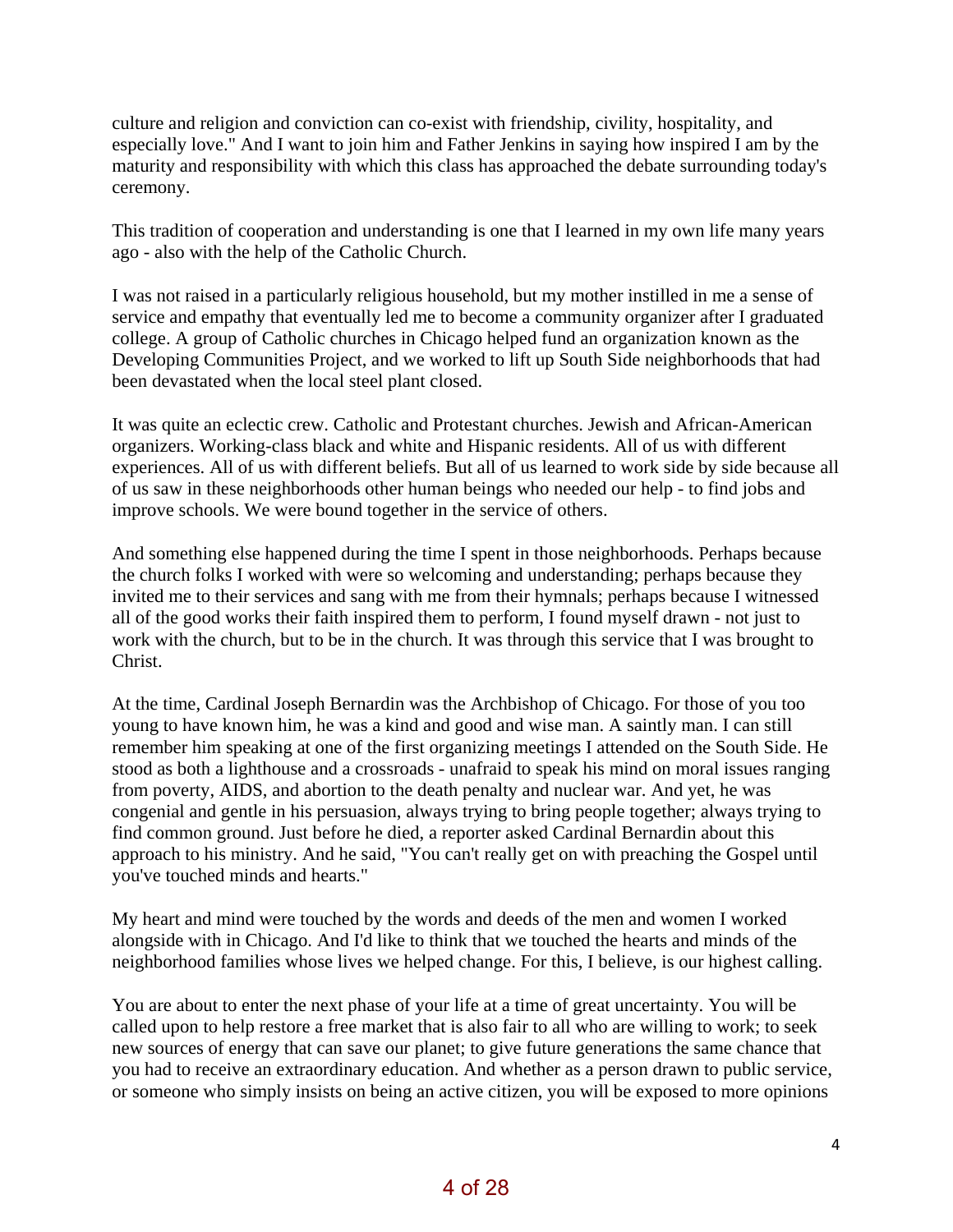and ideas broadcast through more means of communications than have ever existed before. You will hear talking heads scream on cable, read blogs that claim definitive knowledge, and watch politicians pretend to know what they're talking about. Occasionally, you may also have the great fortune of seeing important issues debated by well-intentioned, brilliant minds. In fact, I suspect that many of you will be among those bright stars.

In this world of competing claims about what is right and what is true, have confidence in the values with which you've been raised and educated. Be unafraid to speak your mind when those values are at stake. Hold firm to your faith and allow it to guide you on your journey. Stand as a lighthouse.

But remember too that the ultimate irony of faith is that it necessarily admits doubt. It is the belief in things not seen. It is beyond our capacity as human beings to know with certainty what God has planned for us or what He asks of us, and those of us who believe must trust that His wisdom is greater than our own.

This doubt should not push us away from our faith. But it should humble us. It should temper our passions, and cause us to be wary of self-righteousness. It should compel us to remain open, and curious, and eager to continue the moral and spiritual debate that began for so many of you within the walls of Notre Dame. And within our vast democracy, this doubt should remind us to persuade through reason, through an appeal whenever we can to universal rather than parochial principles, and most of all through an abiding example of good works, charity, kindness, and service that moves hearts and minds.

For if there is one law that we can be most certain of, it is the law that binds people of all faiths and no faith together. It is no coincidence that it exists in Christianity and Judaism; in Islam and Hinduism; in Buddhism and humanism. It is, of course, the Golden Rule - the call to treat one another as we wish to be treated. The call to love. To serve. To do what we can to make a difference in the lives of those with whom we share the same brief moment on this Earth.

So many of you at Notre Dame - by the last count, upwards of 80% -- have lived this law of love through the service you've performed at schools and hospitals; international relief agencies and local charities. That is incredibly impressive, and a powerful testament to this institution. Now you must carry the tradition forward. Make it a way of life. Because when you serve, it doesn't just improve your community, it makes you a part of your community. It breaks down walls. It fosters cooperation. And when that happens - when people set aside their differences to work in common effort toward a common good; when they struggle together, and sacrifice together, and learn from one another - all things are possible.

After all, I stand here today, as President and as an African-American, on the 55th anniversary of the day that the Supreme Court handed down the decision in Brown v. the Board of Education. Brown was of course the first major step in dismantling the "separate but equal" doctrine, but it would take a number of years and a nationwide movement to fully realize the dream of civil rights for all of God's children. There were freedom rides and lunch counters and Billy clubs, and there was also a Civil Rights Commission appointed by President Eisenhower. It was the twelve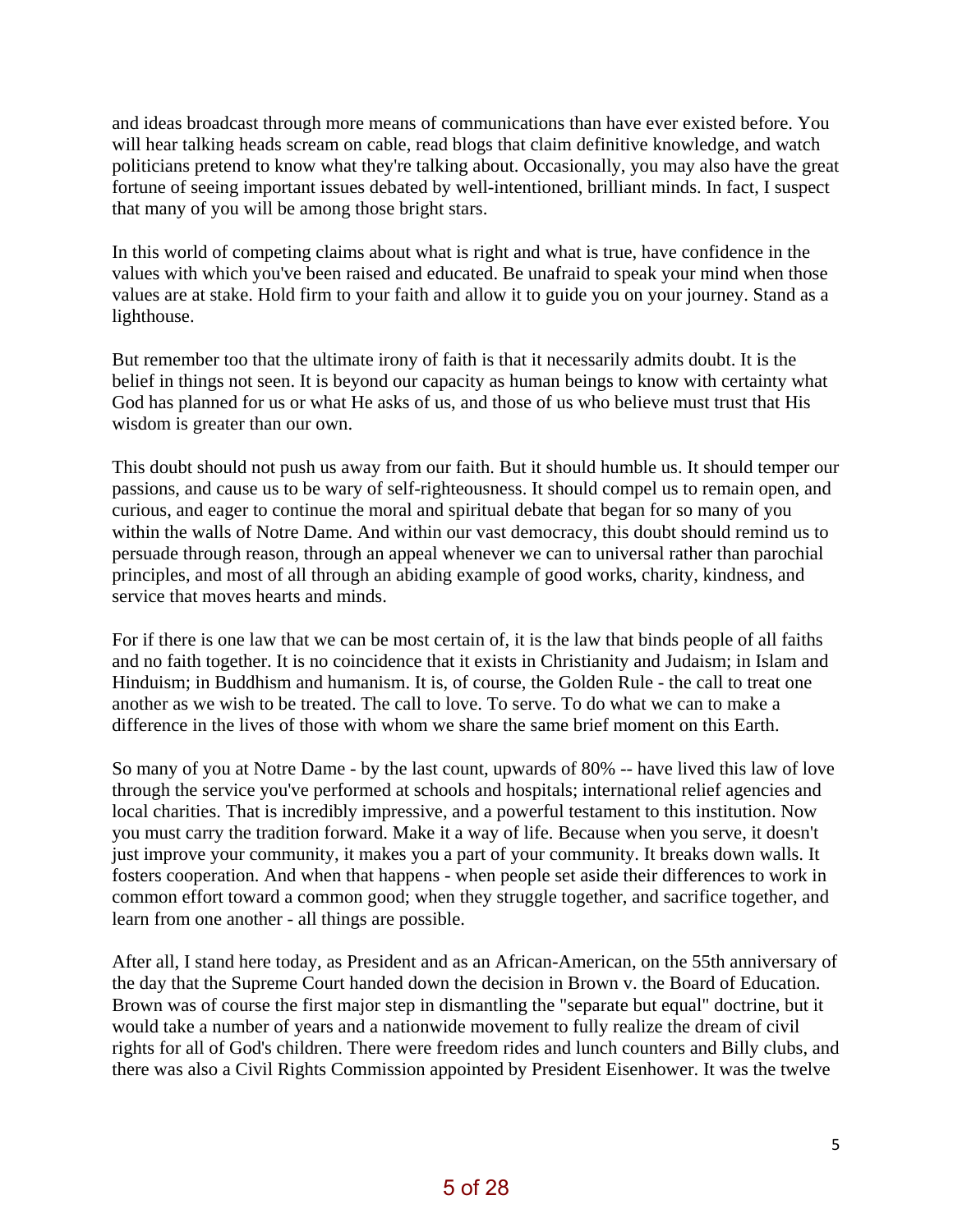resolutions recommended by this commission that would ultimately become law in the Civil Rights Act of 1964.

There were six members of the commission. It included five whites and one African-American; Democrats and Republicans; two Southern governors, the dean of a Southern law school, a Midwestern university president, and your own Father Ted Hesburgh, President of Notre Dame. They worked for two years, and at times, President Eisenhower had to intervene personally since no hotel or restaurant in the South would serve the black and white members of the commission together. Finally, when they reached an impasse in Louisiana, Father Ted flew them all to Notre Dame's retreat in Land O'Lakes, Wisconsin, where they eventually overcame their differences and hammered out a final deal.

Years later, President Eisenhower asked Father Ted how on Earth he was able to broker an agreement between men of such different backgrounds and beliefs. And Father Ted simply said that during their first dinner in Wisconsin, they discovered that they were all fishermen. And so he quickly readied a boat for a twilight trip out on the lake. They fished, and they talked, and they changed the course of history.

I will not pretend that the challenges we face will be easy, or that the answers will come quickly, or that all our differences and divisions will fade happily away. Life is not that simple. It never has been.

But as you leave here today, remember the lessons of Cardinal Bernardin, of Father Hesburgh, of movements for change both large and small. Remember that each of us, endowed with the dignity possessed by all children of God, has the grace to recognize ourselves in one another; to understand that we all seek the same love of family and the same fulfillment of a life well-lived. Remember that in the end, we are all fishermen.

If nothing else, that knowledge should give us faith that through our collective labor, and God's providence, and our willingness to shoulder each other's burdens, America will continue on its precious journey towards that more perfect union. Congratulations on your graduation, may God Bless you, and may God Bless the United States of America.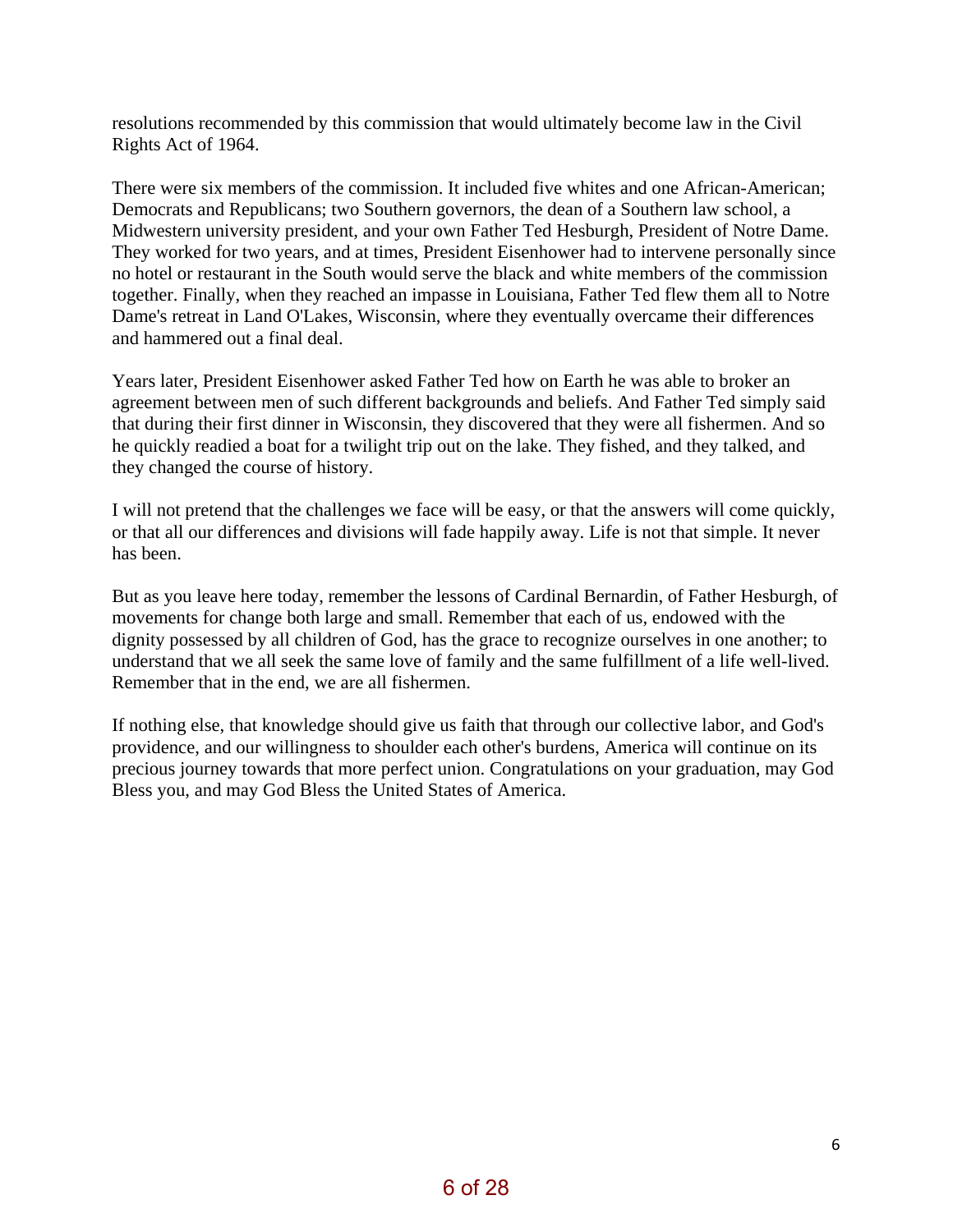#### **President Obama's Remarks on Shift in Contraception Policy Barack Obama**

2 Feb. 2012

As part of the healthcare reform law that I signed last year, all insurance plans are required to cover preventative healthcare at no cost. That means free check-ups, free mammograms, immunizations and other basic services.

We fought for this because it saves lives and because it saves money for families, for businesses, for government, for everybody. And that's because it's a lot cheaper to prevent an illness than to treat one.

We also accepted a recommendation from the experts at the Institute of Medicine that when it comes to women, preventative care should include coverage of contraceptive services such as birth control.

In addition to family planning, doctors often prescribe contraception as a way to reduce the risk of ovarian and other cancers and treat a variety of different ailments. And we know that the overall cost of health care is lower when women have access to contraceptive services.

Nearly 99 percent of all women have relied on contraception at some point in their lives. Ninetynine percent. And yet more than half of all women between the ages of 18-34 have struggled to afford it. So for all these reasons, we decided to follow the judgment of the nation's leading medical experts and make sure that free preventive care includes access to free contraceptive care.

Whether you're a teacher or a small business woman or a nurse or a janitor, no woman's health should depend on who she is or where she works or how much money she makes. Every woman should be in control of the decisions that affect her own health. Period.

This basic principle is already the law in 28 states across the country. Now as we move to implement this rule, however, we've been mindful that there is another principle at stake here. And that's the principle of religious liberty, an inalienable right that has been enshrined in our Constitution.

As a citizen and as a Christian, I cherish this right. In fact my first job in Chicago was working with Catholic Parishes in poor neighborhoods. And my salary was funded by a grant from an arm of the Catholic church. And I saw that local churches often did more good for a community than a government program ever could. So I know how important the work that faith based organizations do and how much impact they can have in their community.

I also know that some religious institutions, particularly those affiliated with the Catholic Church, have a religious objection to directly providing insurance that covers contraceptive services for their employees. And that's why we originally exempted all churches from this requirement. An exemption, by the way, that 8 states didn't already have.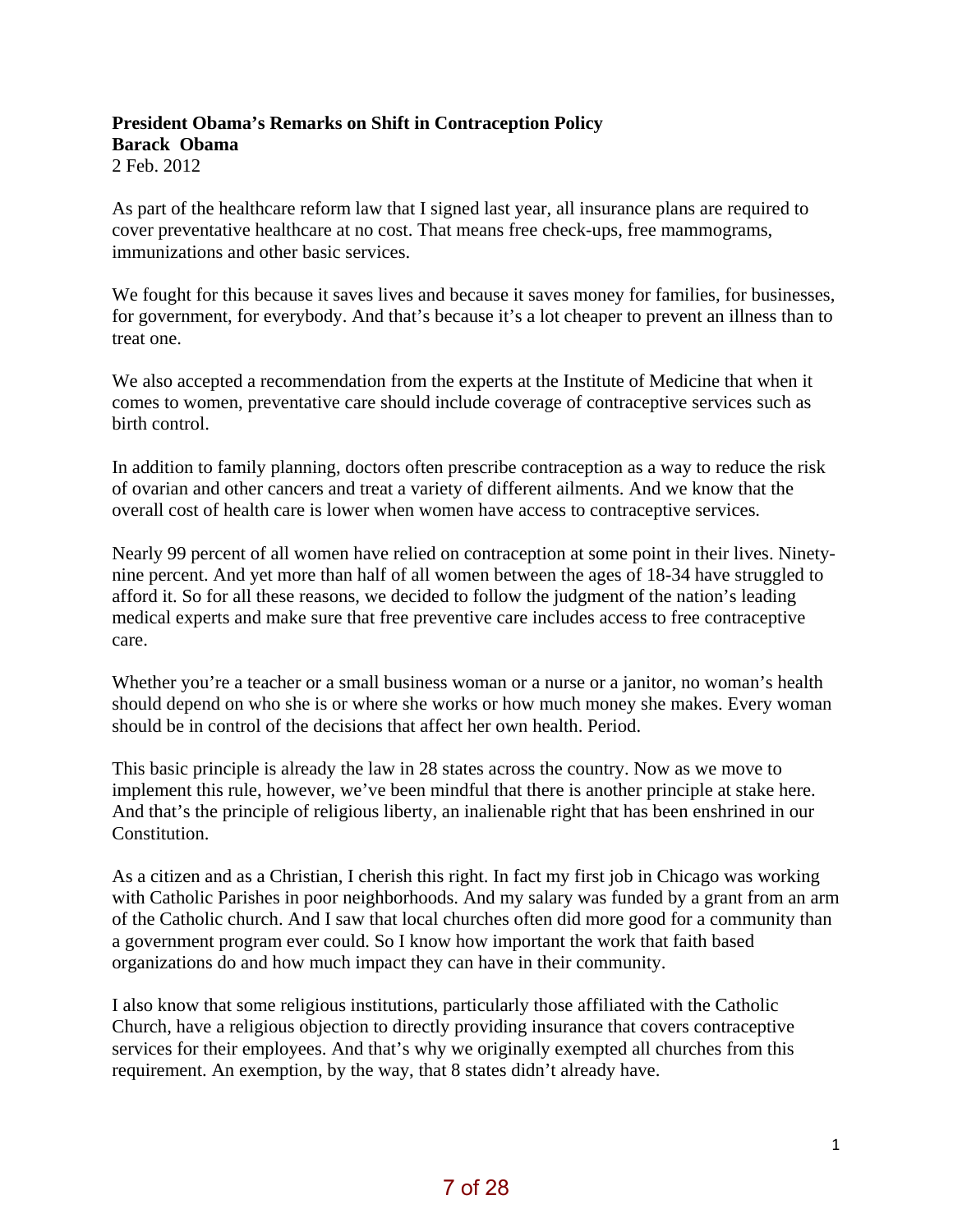And that's why from the very beginning of this process, I spoke directly to various Catholic officials. And I promised that before finalizing the rule as it applied to them, we would spend the next year working with institutions like Catholic hospitals and Catholic universities to find an equitable solution that protects religious liberty and ensures every women has access to the care that she needs.

Now, after the many genuine concerns that have been raised over the last few weeks, as well as frankly the more cynical desire on the part of some to make this into a political football, it became clear that spending months hammering out a solution was not going to be an option. That we needed to move this faster.

So last week, I directed the Department of Health and Human Services to speed up the process that had already been envisioned. We weren't going to spend a year doing this. We're going to spend a week or two doing this.

Today, we reached a decision on how to move forward. Under the rule, women will still have access to free preventive care. That includes contraceptive services no matter where they work. So that core principle remains, but if a women's employer is charity or hospital that has a religious objection to providing contraceptive services in the health plan, the insurance company not the hospital, not the charity will be required to reach out and offer the woman contraceptive care free of charge without co pays and without hassles.

The results will be that religious organizations won't have to pay for these services, and no religious institution will have to provide these services directly. Let me repeat: these employers won't have to pay for or provide contraceptive services. But women who work at these institutions will have access to free contraceptive services just like other women and they'll no longer have to pay hundreds of dollars a year that could go towards paying the rent or buying groceries.

I've been confident from the start that we could work out a sensible approach here, just as I promised. I understand some folks in Washington might want to treat this as a political wedge issue. But it shouldn't be. I certainly never saw it that way. This is an issue where people of good will on both sides of the debate have been sorted through some very complicated questions to find a solution that works for everyone.

With today's announcement we've done that. Religious liberty will be protected, and a law that requires pre preventive care will not discriminate against women. We live in a pluralistic society where we're not going to agree on every issue or share every belief. That doesn't mean that we have to choose between individual liberty and basic fairness for all Americans.

We are unique among nations for having been founded upon both these principles and our obligation as citizens to carry them forward. I have complete faith that we can do that. Thank you very much everybody.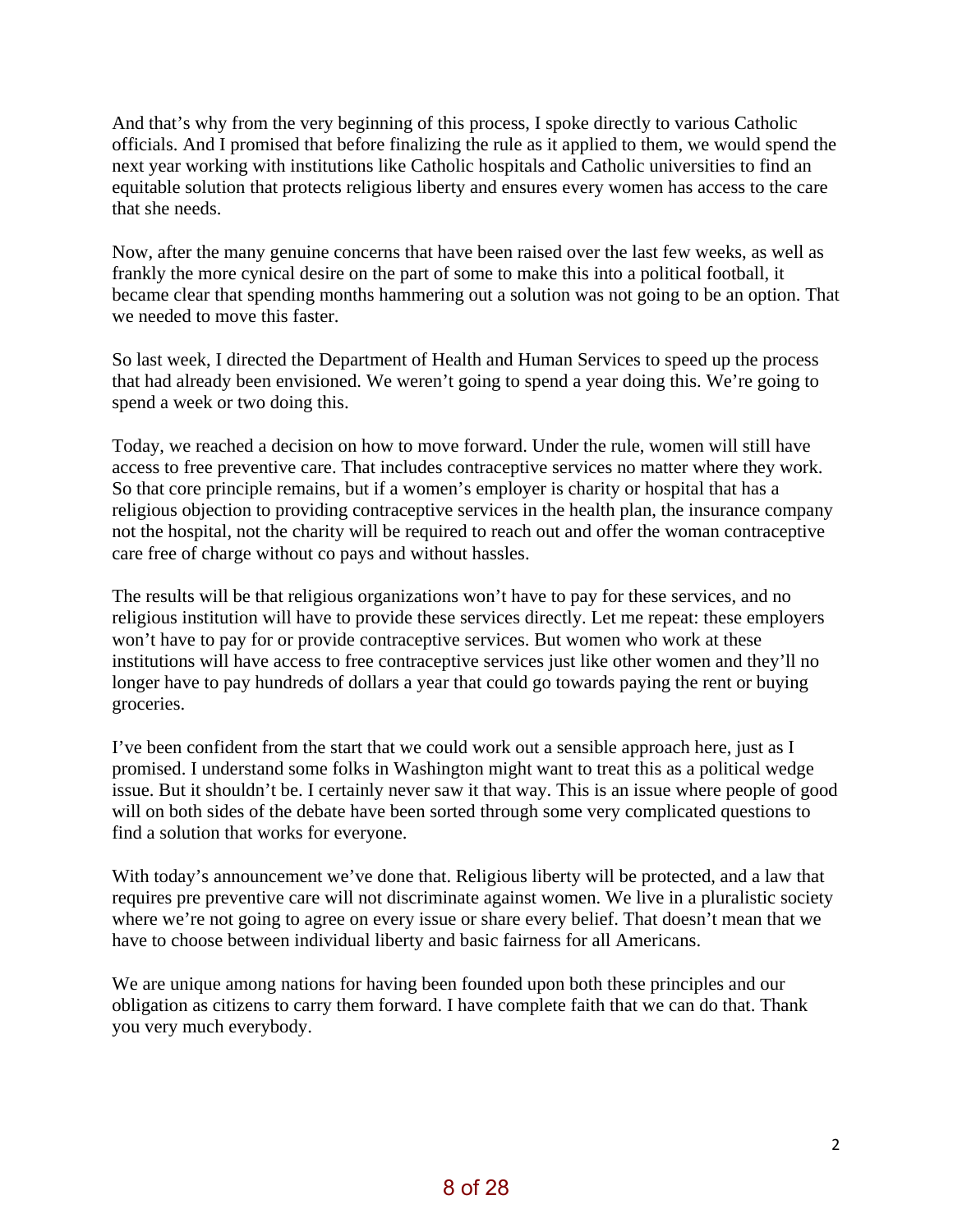#### **Why I vetoed contraception bill**

**By Mitt Romney** [as published in the *Boston Globe*] July 26, 2005

Yesterday I vetoed a bill that the Legislature forwarded to my desk. Though described by its sponsors as a measure relating to contraception, there is more to it than that. The bill does not involve only the prevention of conception: The drug it authorizes would also terminate life after conception.

Signing such a measure into law would violate the promise I made to the citizens of Massachusetts when I ran for governor. I pledged that I would not change our abortion laws either to restrict abortion or to facilitate it. What's more, this particular bill does not require parental consent even for young teenagers. It disregards not only the seriousness of abortion but the importance of parental involvement and so would weaken a protection I am committed to uphold.

I have spoken with medical professionals to determine whether the drug contemplated under the bill would simply prevent conception or whether it would also terminate a living embryo after conception. Once it became clear that the latter was the case, my decision was straightforward. I will honor the commitment I made during my campaign: While I do not favor abortion, I will not change the state's abortion laws.

I understand that my views on laws governing abortion set me in the minority in our Commonwealth. I am prolife. I believe that abortion is the wrong choice except in cases of incest, rape, and to save the life of the mother. I wish the people of America agreed, and that the laws of our nation could reflect that view. But while the nation remains so divided over abortion, I believe that the states, through the democratic process, should determine their own abortion laws and not have them dictated by judicial mandate.

Because Massachusetts is decidedly prochoice, I have respected the state's democratically held view. I have not attempted to impose my own views on the prochoice majority.

For all the conflicting views on this issue, it speaks well of our country that we recognize abortion as a problem. The law may call it a right, but no one ever called it a good, and, in the quiet of conscience people of both political parties know that more than a million abortions a year cannot be squared with the good heart of America.

You can't be a prolife governor in a prochoice state without understanding that there are heartfelt and thoughtful arguments on both sides of the question. Many women considering abortions face terrible pressures, hurts, and fears; we should come to their aid with all the resourcefulness and empathy we can offer. At the same time, the starting point should be the innocence and vulnerability of the child waiting to be born.

In some respects, these convictions have evolved and deepened during my time as governor. In considering the issue of embryo cloning and embryo farming, I saw where the harsh logic of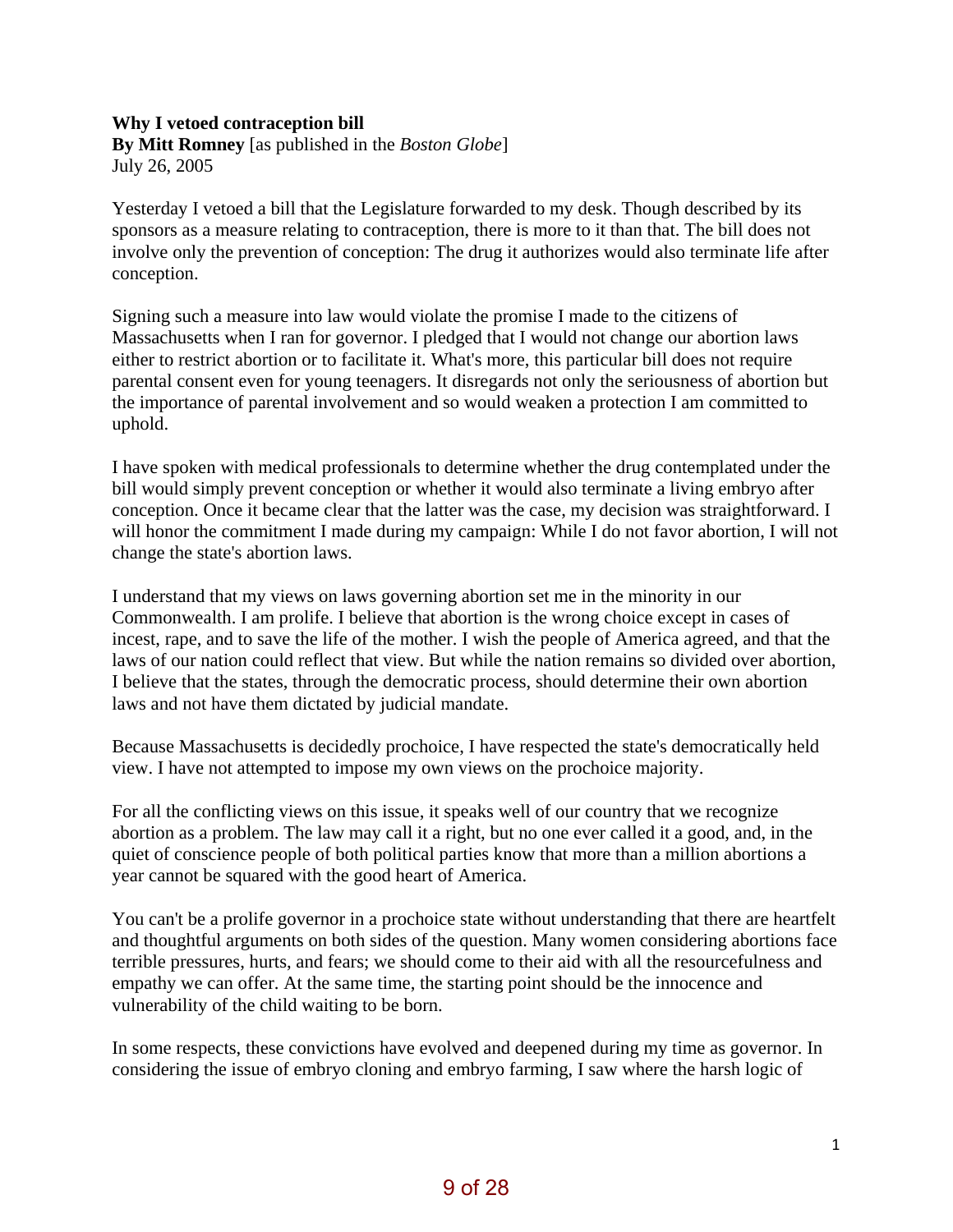abortion can lead -- to the view of innocent new life as nothing more than research material or a commodity to be exploited.

I have also observed the bitterness and fierce anger that still linger 32 years after Roe v. Wade. The majority in the US Supreme Court's Casey opinion assured us this would pass away as Americans learned to live with abortion on demand. But this has proved a false hope.

There is much in the abortion controversy that America's founders would not recognize. Above all, those who wrote our Constitution would wonder why the federal courts had peremptorily removed the matter from the authority of the elected branches of government. The federal system left to us by the Constitution allows people of different states to make their own choices on matters of controversy, thus avoiding the bitter battles engendered by ''one size fits all" judicial pronouncements. A federalist approach would allow such disputes to be settled by the citizens and elected representatives of each state, and appropriately defer to democratic governance.

Except on matters of the starkest clarity like the issue of banning partial-birth abortions, there is not now a decisive national consensus on abortion. Some parts of the country have prolife majorities, others have prochoice majorities. People of good faith on both sides of the issue should be able to make and advance their case in democratic forums -- with civility, mutual respect, and confidence that democratic majorities will prevail. We will never have peace on the abortion issue, much less a consensus of conscience, until democracy is allowed to work its way.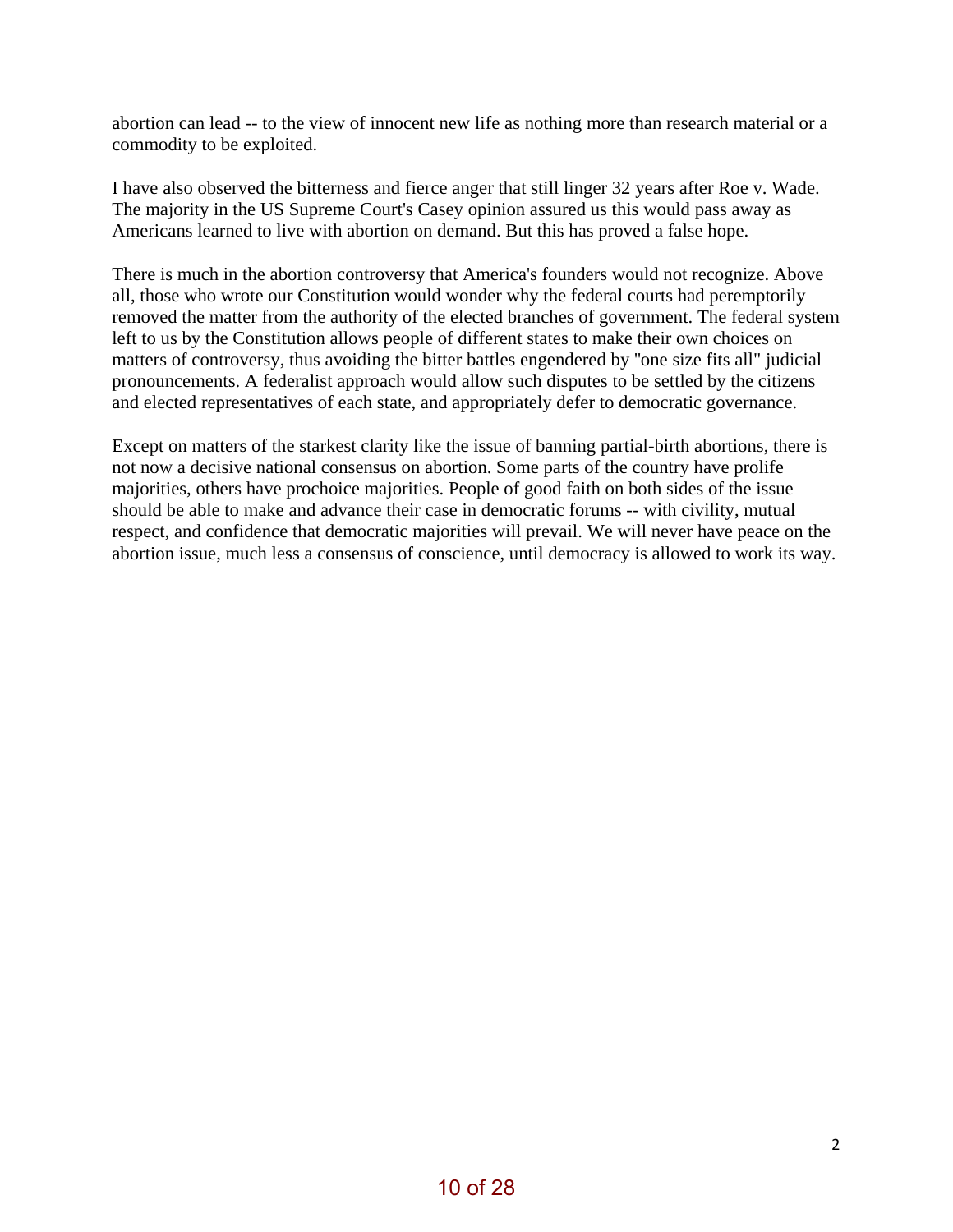#### **Remarks at Conservative Political Action Conference (CPAC) Mitt Romney** February 10, 2012

This year, here at CPAC, we've got a great crowd. It's been a great conference. For that I suppose we should acknowledge President Obama, the conservative movement's top recruiter. Turns out, he really is a great community organizer. Although, I don't think we were the community he had in mind.

Today we are poised for a great victory in November. The pundits and the pollsters tell us we can win this election. But we must tell the nation why we should win. It is up to us to prove that we are truly ready to step forward and lead this country. This election is not just about getting more votes. Defeating Barack Obama is only one step toward our greater goal of saving America.

Of course we can defeat Barack Obama! That's the easy part! Believe me, November 6th will be the easiest day our next President will face.

This country we love is in jeopardy. It's more than the economic statistics we read, it's the pain we feel in our hearts. For three years we have suffered through the failures not only of a weak leader, but of a bankrupt ideology. I am convinced that if we do our job, if we lead with conviction and integrity, that history will record the Obama Presidency as the last gasp of liberalism's great failure and a turning point for a new conservative era.

But it's not enough to show how they have failed. We must prove we deserve to lead. I am here today to ask you to stand with me shoulder to shoulder as we go forward to fight for America.

As we step forward together, now is the time to reaffirm what it means to be a conservative and why this must be our greatest hour. America is like no other country in history. At the very heart of our American conservatism is the conviction that the principles embodied in the Constitution and the Declaration of Independence are uniquely powerful, foundational, and defining. Some see the hand of Providence in their authorship. Others credit the brilliance of the Founders. Many of us see both. But conservatives all agree that departing from these founding principles is a departure from the greatness of America-- from our mission, from our freedom, from our prosperity, and from our purpose.

I know this President will never get it, but we conservatives aren't just proud to cling to our guns and to our religion. We are also proud to cling to our Constitution!

The wisdom of our founding documents is that they see the nation's prosperity not as a product of government, but as the product of individual citizens, each pursuing happiness. This is key to the success of the American experiment. America does not just exist for the people, it has been made exceptional by the people.

A free people, pursuing their own dreams and achieving success in their own ways – that is what has propelled America and made us the most prosperous and powerful nation in the world.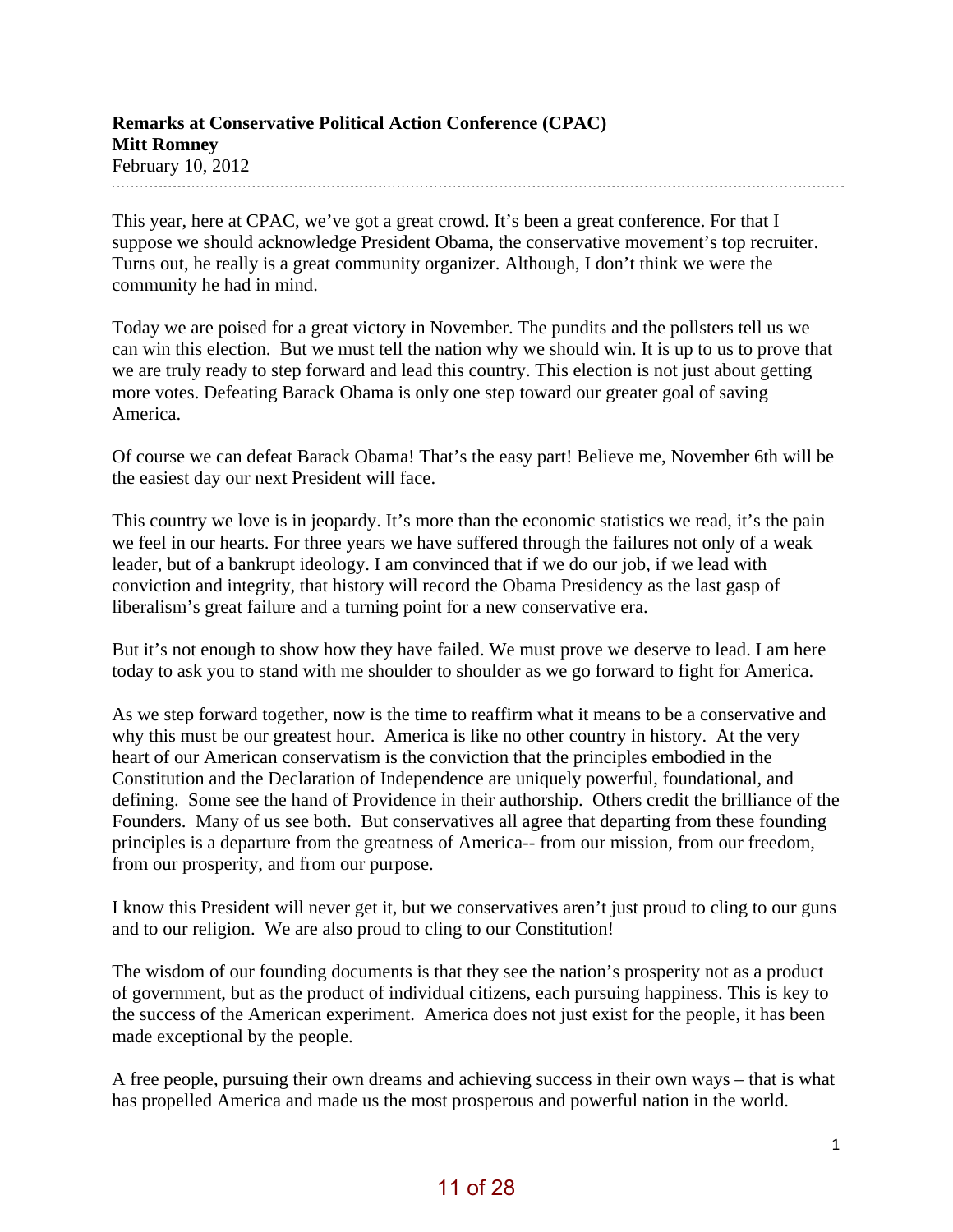Many politicians on both sides of the aisle have forgotten that – if they ever really understood it at all. They have fallen under the spell of Washington.

Politicians are routinely elected on promises to change Washington, but when they come here, they become creatures of Washington. They begin to see government as the answer to every challenge and the solution for every problem. At every turn, they try to substitute the heavy hand of the federal government for free citizens and free enterprise. They think government knows better – and can do better – than a free people exercising their free will. And this President is the worst offender. Barack Obama is the poster child for the arrogance of government.

This election really is a battle for the soul of America. And it's going to come down to a choice between whether we want to be a nation of and by Washington … or a nation of and by a free people.

As conservatives, we are united by a set of core commitments. But not everyone has taken the same path to get here. There are college students at this conference who are reading Burke and Hayek. When I was your age, you could have told me they were infielders for the Detroit Tigers. Some of you work in think tanks or follow the writings of prominent leaders. Some of you have worked in government or labored on the front lines of conservative causes. I salute you all.

My path to conservatism came from my family, my faith, and my life's work.

I was raised in a home shaped by and rooted in conservative values. My mother's father – my grandfather – came to America from England. As a teenager, he was alone in a new country, but he risked it all for a chance at religious liberty and economic opportunity.

You've probably heard how proud I am of my father. He was born to American parents living in Mexico. When he was five, they moved back to the United States. His dad was a builder who went bust more than once. My Dad grew up poor and never had a chance to finish his college degree. But he believed in a country where the circumstances of one's birth were not a barrier to achievement. And with hard work, he became the head of a car company and the Governor of the great state of Michigan.

The values that allowed my parents to achieve their dreams are the same values they instilled in my siblings and me. Those aren't values I just talk about; they are values that I live every day. My 42-year marriage to my wife, Ann; the life we've built with our five sons; and the faith that sustains us – these conservative constants have shaped my life.

In business, if you're not fiscally conservative, you're bankrupt. I spent 25 years balancing budgets, eliminating waste, and keeping as far away from government as was humanly possible. I did things conservatism is designed for – I started new businesses and turned around broken ones. And I am not ashamed to say that I was very successful at it.

I know conservatism because I have lived conservatism.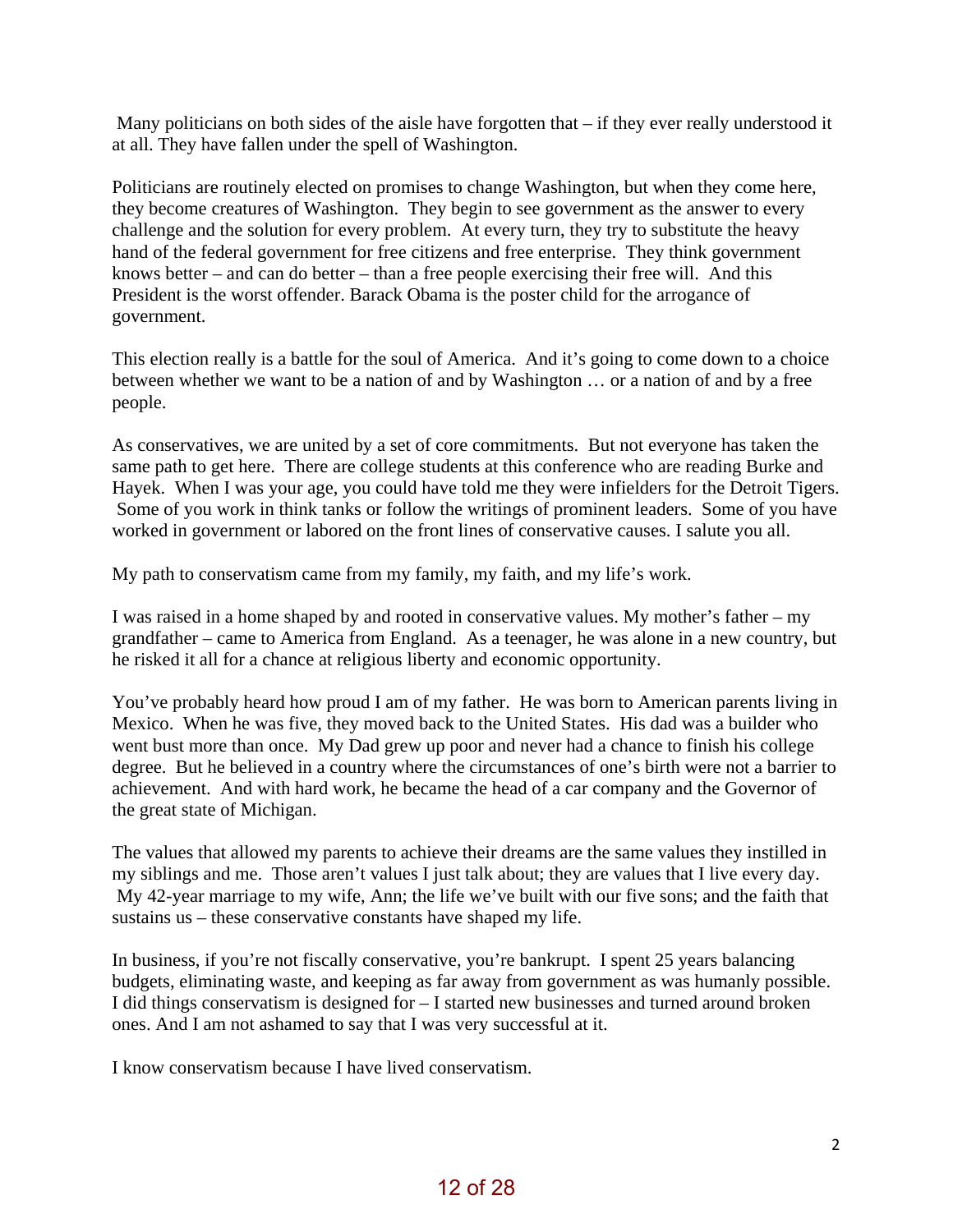As governor of Massachusetts, I had the unique experience of defending our conservative principles in the most liberal state in our union.

When I took office, I was facing a \$3 billion budget deficit and an economy in a tailspin.

Even with a legislature that was 85% Democrat, I cut taxes 19 times and balanced the budget all four years. I cast over 800 vetoes and cut entire programs. I erased a \$3 billion budget shortfall and left office with a \$2 billion rainy day fund. If there was a program, an agency, or a department that needed cutting, we cut it. In fact, a commentator once said that I didn't just go after the sacred cows, I went after the whole herd. And I can't wait to get my hands on Washington.

During my tenure, our conservative values also came under attack. Less than a year after I took office, the state's supreme court inexplicably found a right to same-sex marriage in our constitution. I pushed for a stay of the decision, fought for a marriage amendment to our constitution, and successfully prohibited out-of-state couples from coming to our state to get married and then go home. On my watch, we fought hard and prevented Massachusetts from becoming the Las Vegas of gay marriage. When I am President, I will preserve the Defense of Marriage Act and I will fight for a federal amendment defining marriage as a relationship between one man and one woman.

During my time in office, I stood up to those who wanted to call into question the very definition of life. I vetoed a bill that would have opened the door to cloning and embryo farming. I vetoed a bill that would have allowed young girls to gain access to abortion-inducing drugs. I fought for abstinence education in our public schools. And I defended the Catholic Church's right to serve their community in ways that were consistent with their conscience through adoption programs that placed children in a home with a mom and a dad.

I was a conservative governor. I fought against long odds in a deep blue state. I understand the battles that we, as conservatives, must fight because I have been on the front lines.

Here at CPAC, I know you understand this. This gathering has always welcomed me. And you have consistently supported me – not because of my rhetoric, but because of my record.

Over the course of this conference, several candidates either have been – or will come – before you seeking to lead our country out of these troubled times. What distinguishes us from one another is not our opposition to President Obama or even our support for conservative convictions. What distinguishes us is the nature of our experience, our perspective, and our judgment.

This election will ultimately be about two very different visions for America. But our more immediate choice will be between candidates from two very different backgrounds.

I spent 25 years in business, starting at the bottom and going on to help create a great American success story. I led an Olympics out of the shadows of scandal and turned around a state crying out for leadership.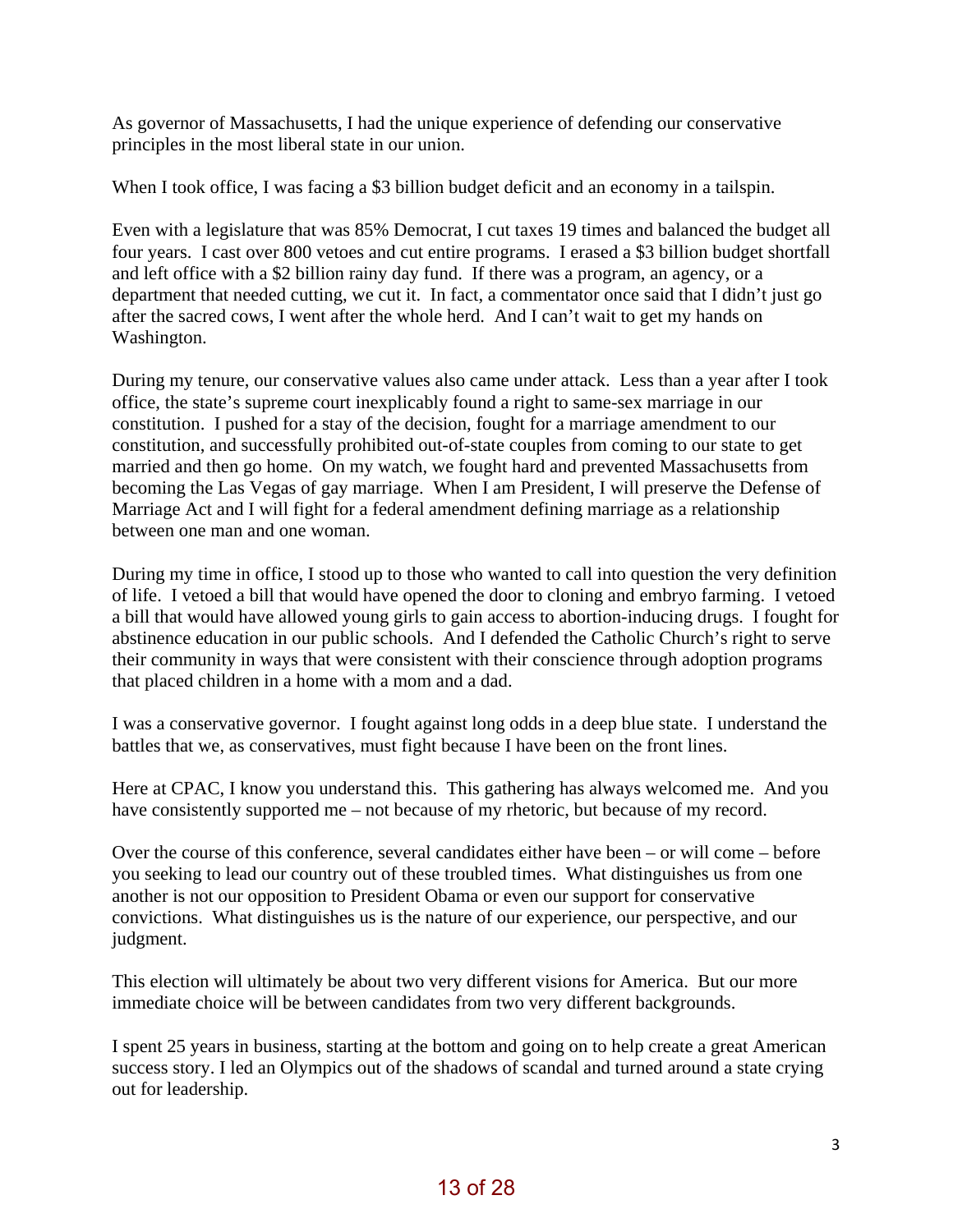In each of these endeavors, I worked with many talented people, but I was the Chief Executive. Success or failure lay on my shoulders. When tough decisions had to be made, I made them.

Leadership as a Chief Executive isn't about getting a bill out of subcommittee or giving a speech – it's about setting clear goals and overcoming constant adversity. It's about sharing credit when times are good and taking responsibility for failure.

I am the only candidate in this race, Republican or Democrat, who has never worked a day in Washington. I don't have old scores to settle or decades of cloakroom deals to defend.

As conservatives, you've learned to be skeptical of this city and its politicians and right you are.

My wife and I raised five boys and one of the lessons you learn is that when you hear an excuse that just doesn't make sense… it's because it doesn't make sense. And let me tell you, any politician who tries to convince you that they hated Washington so much that they just couldn't leave, well, that's the same politician who will try to sell you a Bridge to Nowhere.

This is a moment when our country needs serious change and real reform. So, let me tell you exactly what kind of President I will be.

To get America back on track and get Americans back to work, we need bold and sweeping reforms. These are not managerial issues of changing this department or that agency. To change Washington, we must change the relationship between government and citizen. These are moral choices that will define us for generations to come.

Today we borrow almost forty cents of every dollar we spend. That is unconscionable. It's unsustainable. It's reckless. It's immoral. And, if I am President, it will end.

I will approach every spending decision by asking a few important questions: Can we afford it? And, if not, is it worth borrowing money from China to pay for it?

As President, I will not just slow the growth of government, I will cut it. I will not just freeze government's share of the total economy, I will reduce it. And, without raising taxes or sacrificing America's military superiority, I will finally balance the budget.

And that will start with the easiest cut of all – I will eliminate Obamacare.

I will dramatically reduce the size of the federal workforce. And, for the first time ever, we will tie the compensation and benefits of federal workers to those in the private sector. The principle here is simple: public servants should not get a better deal than the citizens they serve.

But cutting spending and bureaucracy alone won't be enough. In their current form, Social Security and Medicare are unsustainable. And we cannot afford to avoid our entitlement challenges any longer.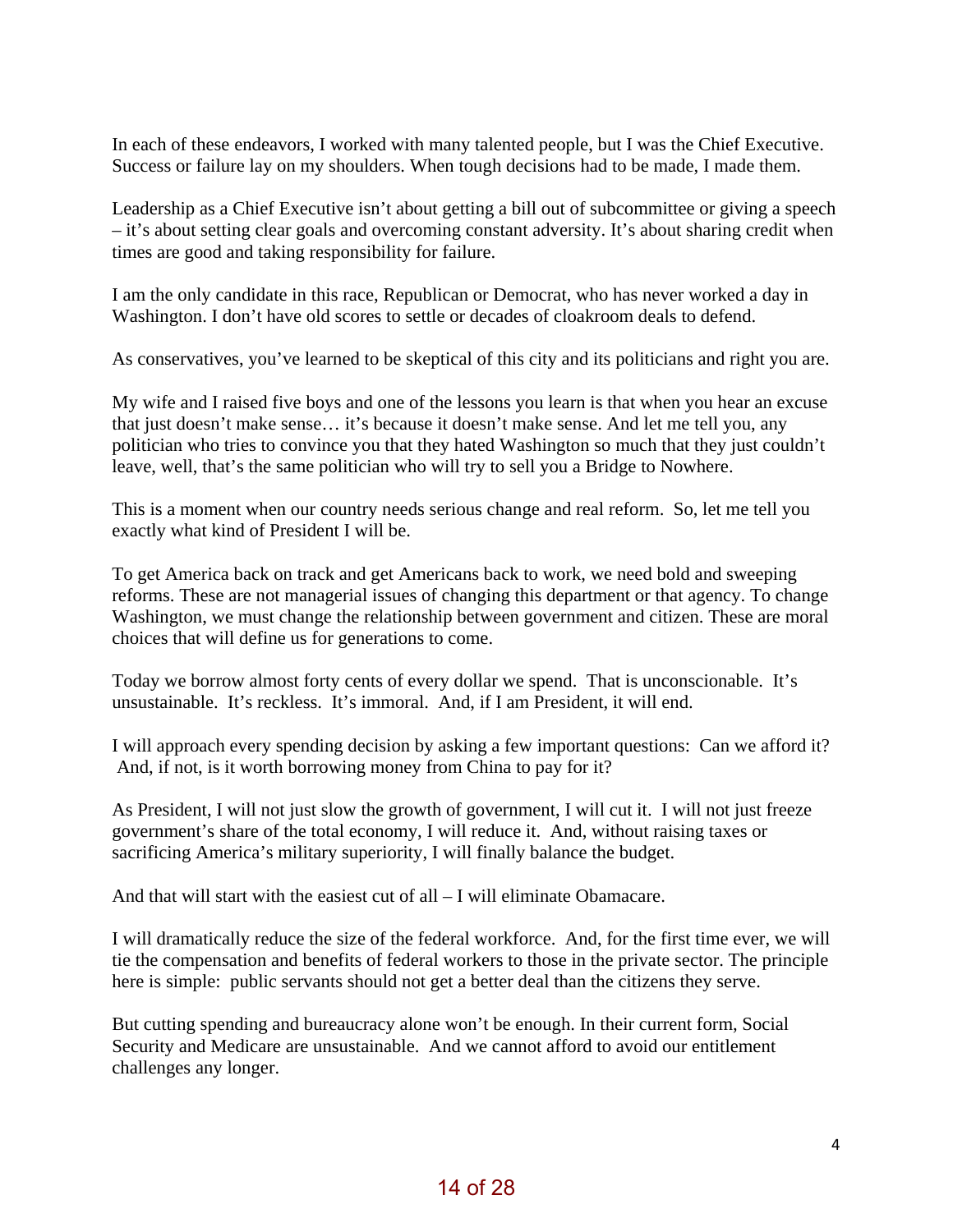I am the only candidate for President who has offered a sweeping, specific plan to save Social Security and reform Medicare. There are those who say you can't talk straight to the American people on these key issues and still win an election. I say we can, we must, and I will!

These are sensible and critical reforms. Under my plan, no one at or near the retirement age will see any changes. And tax hikes are off the table.

We will slowly and gradually raise the retirement age for Social Security – and, we will slow the growth in benefits for our nation's higher-income retirees.

When it comes to Medicare, tomorrow's seniors should have the freedom to choose between traditional Medicare and a range of private plans. If these future seniors choose a more expensive plan, they would bear the additional cost.

I know this President and his liberal allies will attack me for leading where he has failed. So be it. I will stand and fight – and we will win.

He will attack us with the usual fear tactics, but we will remind Americans that during this President's term we have seen record high job losses and record home foreclosures. We will not be lectured to on values by the man whose ineptitude and failure has created so much unnecessary pain for our fellow Americans.

Ours will not be the easy course. But it will be the right course. And I am confident that Americans are yearning for a President to do what is needed, not what is expedient.

And let me be clear: Mine will be a pro-life presidency.

On day one, I will reinstate the Mexico City policy.

I will cut off funding for the United Nations Population Fund, which supports China's barbaric One Child Policy.

I will ensure that organizations like Planned Parenthood get no federal support.

And I will reverse every single Obama regulation that attacks our religious liberty and threatens innocent life.

The Presidency is more than a public office; it is a sacred trust. As President, I will honor that trust by assuring that America remains the greatest military power on the face of the earth. This is very simple: If you do not want America to be the strongest nation on earth, I am not your President. You have that President today.

This election is a defining moment for our generation and for the conservative movement. Make no mistake – we have an opportunity for Greatness but with that opportunity comes defining responsibility. We cannot use this election to refight past battles or reward our friends. I know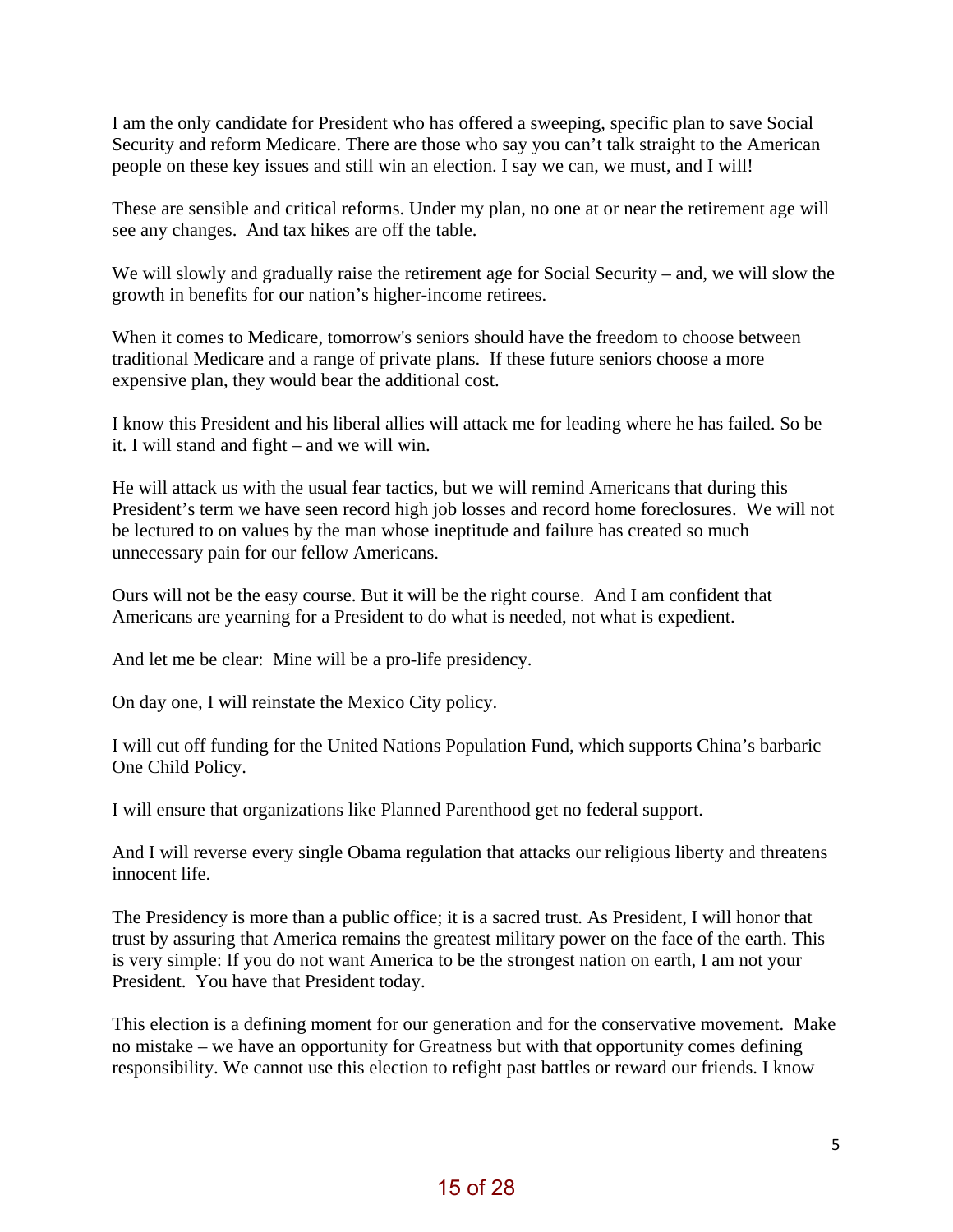that the fundamental change this moment demands will take fresh, bold conservative leadership with real world solutions based on real world experience.

I will come to Washington, and, with your help and guidance and prayers, I will change Washington. And then I will leave Washington and go back to the life and family I love.

I believe this is a moment that demands we return to our basic values and first principals. This is our moment. This is why we are conservatives. The task before us now is to reaffirm the convictions that unite us and go forward shoulder to shoulder to secure the victory America deserves.

Thank you and God bless.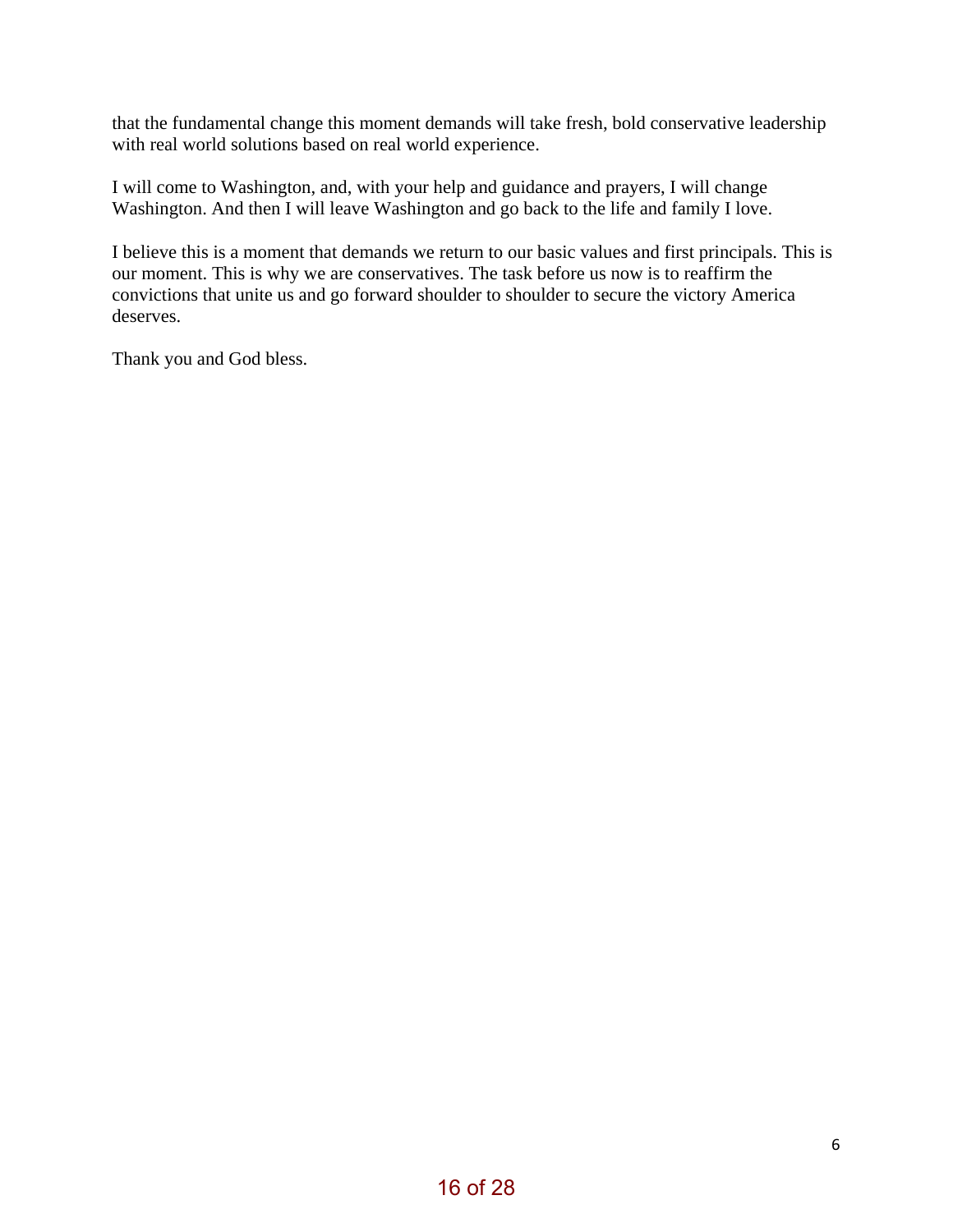#### **Charge to Revive the Role of Faith in the Public Square Rick Santorum Sept. 14, 2010**

Three pictures hung in the home of my devoutly Catholic immigrant grandparents when I was a boy and I remember them well -- Jesus, Pope Paul VI and John F. Kennedy. The president was a source of great pride and a symbol to Catholics that all barriers had finally been broken. What my family and maybe even candidate Kennedy at the time didn't realize was that in a key moment in that election of 1960 right here in Houston, Kennedy began the construction of another, even more threatening wall for our society -- one that sealed off informed moral wisdom into a realm of non rational beliefs that have no legitimate role in political discourse.

Fifty years ago this Sunday JFK delivered a speech to the Greater Houston Ministerial Association to dispel suspicions about the role the papacy might play in the government of this country under his administration. Let's make no mistake about it -- Kennedy was addressing a real issue at the time. Prejudice against Catholics threatened to cost him the election. But on that day, Kennedy chose not just to dispel fear, he chose to expel faith. Let me quote from the beginning of Kennedy's speech: "I believe in an America where the separation of church and state is absolute."

The idea of strict or absolute separation of church and state is not and never was the American model. It was a model used in countries like France and until recently Turkey, but it found little support in America until it was introduced into the public discourse by Justice Hugo Black in the case of *Everson v. The Board of Education* in 1947. (Black, by the way, was a Catholic-hating former member of the KKK who ironically enough advocated this strict separation doctrine to keep public funds from Catholic schools.)

While the phrase "separation of church and state" doesn't appear in the Constitution, the concept of keeping the government apart from religion does. The first part of the First Amendment prohibits the federal government from establishing a state church, such as existed in England and in some of the states in 1791, and from discriminating for or against particular faiths. The founders were determined to ensure that the new national government had no jurisdiction over matters of religion, in large part to insure that each American would be free to pursue the religion of their choice without state interference. Far from reflecting hostility toward religion, our founders, rooted in their own faith convictions, knew that faith was not just an essential element, but the essence of civilization and the inspiration of culture.

The second reference to religion in the First Amendment guaranteed the free exercise of religion and in conjunction with the prohibition of established churches, these two concepts were to work together to ensure that religion and people of faith had powerful constitutional protections of their right to not only worship as their conscience dictated, but to be free to bring their religiously informed moral convictions into the public discourse.

The phrase "wall of separation" used by Black comes from a letter written by a founder who didn't even attend the constitutional convention, Thomas Jefferson. After he was elected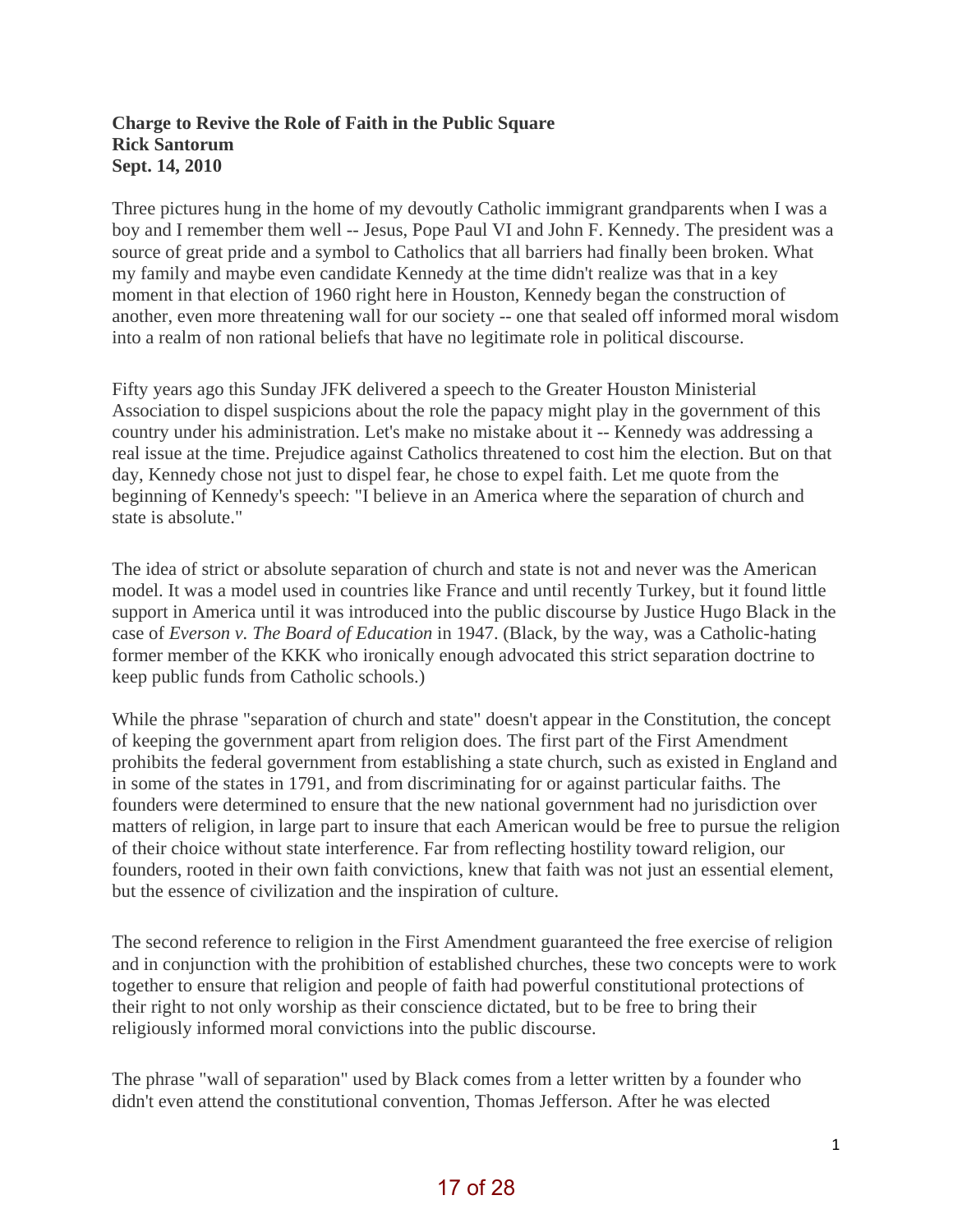president he mentioned the phrase in a response to a letter written to him by the Danbury Baptists. The Baptists had expressed concern to him about the right of the government to interfere with the religious pursuits of the people, not the right of the people to engage their government with religiously informed moral judgments. Jefferson's "wall of separation" was describing how the First Amendment was designed to protect churches from the government and nothing more. Note that the Sunday following the day he wrote the letter, Jefferson attended religious services in the Capitol building -- so much for the founders' hostility or indifference to religion. But Kennedy's misuse of the phrase constructed a high barrier that ultimately would keep religious convictions out of politics in a place where our founders had intended justthe opposite.

Kennedy continued: "I believe in an America ... where no Catholic prelate would tell the President -- should he be Catholic -- how to act... where no public official either requests or accepts instructions on public policy from the Pope, the National Council of Churches or any other ecclesiastical source; where no religious body seeks to impose its will directly or indirectly upon the general populace or the public acts of its officials."

Of course no religious body should "impose its will" on the public or public officials, but that was not the issue then or now. The issue is one that every diverse civilization like America has to deal with -- how do we best live with our differences. Our founders' vision, unlike the French, was to give every belief and every believer and non-believer a place at the table in the public square. Madison referred to this "equal and complete liberty" as the "true remedy." Admittedly our country hadn't always lived up to that ideal -- in particular with respect to Jews and Catholics, thus the legitimate reason for Kennedy's speech. But what JFK advocated sounded more like Ataturk than Madison -- that religious ideas and actors were not welcome in public policy debates.

Ultimately Kennedy's attempt to reassure Protestants that the Catholic Church would not control the government and suborn its independence advanced a philosophy of strict separation that would create a purely secular public square cleansed of all religious wisdom and the voice of religious people of all faiths. He laid the foundation for attacks on religious freedom and freedom of speech by the secular left and its political arms like the ACLU and the People for the American Way. This has and will continue to create dissension and division in this country as people of faith increasingly feel like second-class citizens.

Kennedy took words written to protect religion from the government and used them to protect the government from religion. It worked -- in the years following this speech the concept of an absolute "separation of church and state" gained wider and wider acceptance due to its inculcation in the academy. When I was in the senate I used to question student groups by asking them which phrase was in the constitution "separation of church and state" or "the free exercise of religion"? Separation always won usually by a wide margin.

Another consequence is the debasement of our First Amendment right of religious freedom. Of all the great and necessary freedoms listed in the First Amendment, freedom to exercise religion (not just to believe, but to live out that belief) is the most important; before freedom of speech,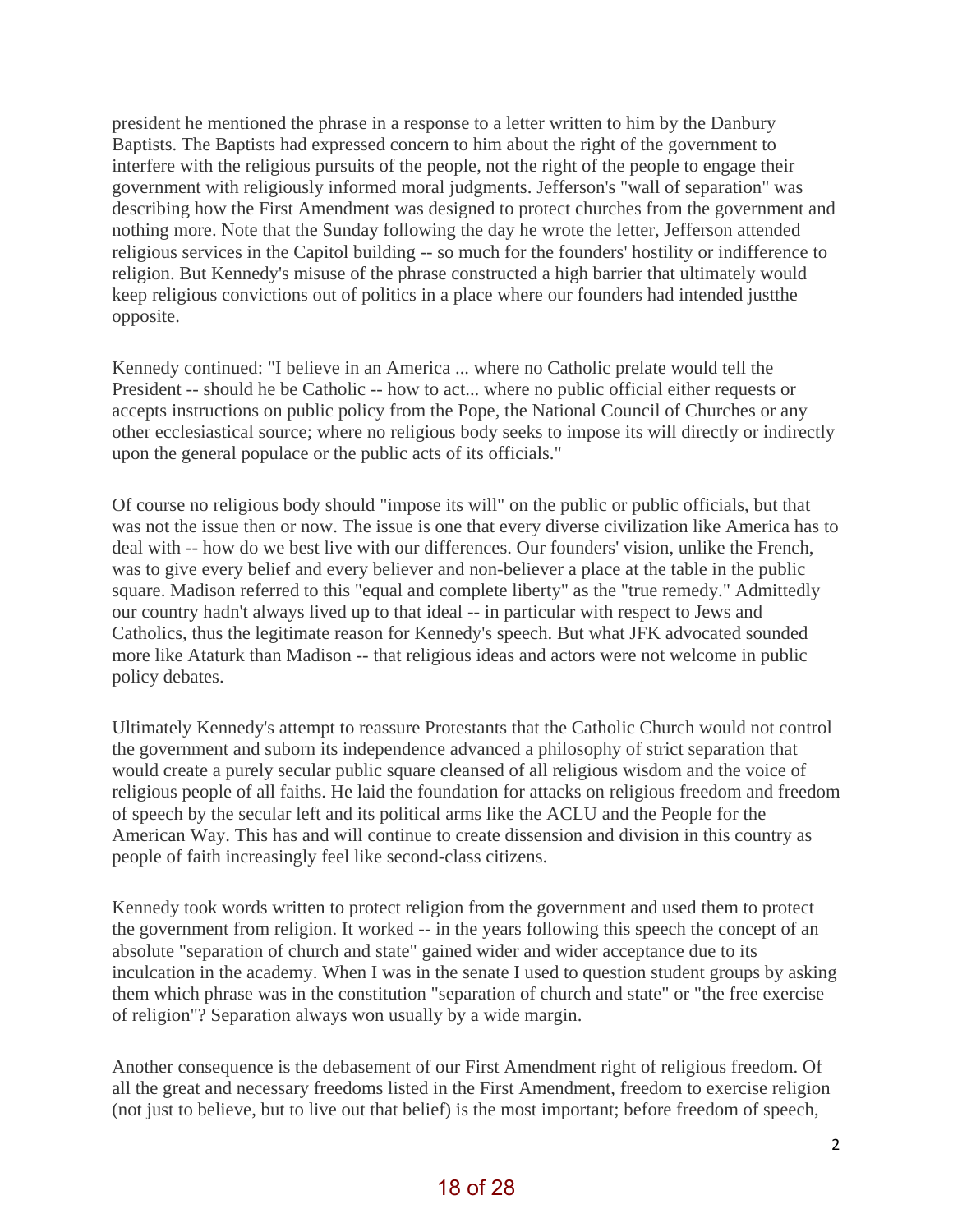before freedom of the press, before freedom of assembly, before freedom to petition the government for redress of grievances, before all others. This freedom of religion, freedom of conscience, is the trunk from which all other branches of freedom on our great tree of liberty get their life. Cut down the trunk and the tree of liberty will die and in its place will be only the barren earth of tyranny.

This first freedom has now been placed on the lowest rung of interests to be considered when weighing rights against one another. The fruits of this misguided idea are increasingly evident. For example:

- The ACLU is currently pushing HHS to force Catholic hospitals to perform abortions under the emergency care mandate of Obamacare.

- A University of Illinois professor hired to teach classes on Catholic doctrine was fired because he taught (well...) Catholic doctrine.

- Religious organizations are increasingly excluded from Public Universities unless they deny their deeply held religious beliefs. This year, the Supreme Court affirmed that The Christian Legal Society can be barred from the Hastings College of Law because they insist on holding their leaders accountable to Christian standards of sexual ethics.

- In 2006, Catholic Charities of Boston was forced to abandon adoptions due to a state law requiring that they assist homosexuals in adopting children.

Kennedy's error also unleashed a new form of censorship that would make vows to the Almighty a constitutional offense, rob clergy of their First Amendment rights and deprive our leaders and our country of their inspired wisdom and guidance.

When I served in the US Senate I often looked to the moral wisdom found in the writings of such religious figures as Augustine, Theresa of Avila, Thomas Aquinas, and Thomas More as well as from Dietrich Bonhoeffer, Martin Luther King and Rabbi Abraham Joshua Herschel. Mother Teresa's speech at the National Prayer Breakfast, spoken with a humility that made her quiet voice a loud alarm in our hearts, moved me to take a leading role in an issue that pulled at the moral fabric of our country: partial birth abortion. And it was Pope John Paul II and other Christian leaders' call for the biblical concept of absolving debt at the Jubilee year of 2000 that motivated me to join Sen. Joe Biden to reduce third world debt. Should I have rejected the instructions from the clergy to relieve debt because it was inspired by the word of God? Did Kennedy reject desegregation because black ministers like the Rev. Martin Luther King arguing from a Biblical premise advocated it? Thank goodness he didn't.

There's a long list of Americans moved by faith who took on great causes for the nation they love: Harriet Beecher Stowe, whose novel Uncle Tom's Cabin shook a nation to war; Jeremiah Evarts, who defended American Indian rights; and Susan B. Anthony, who was inspired by Jesus' radical view of women as equal to men. What would our nation look like had the spirit not moved in them?

If there were any doubts about Kennedy's intent to devalue faith's role in shaping public discourse his concluding words erased it: "Whatever issue should come before me as President, if I should be elected, on birth control, divorce, censorship, gambling or any other subject I will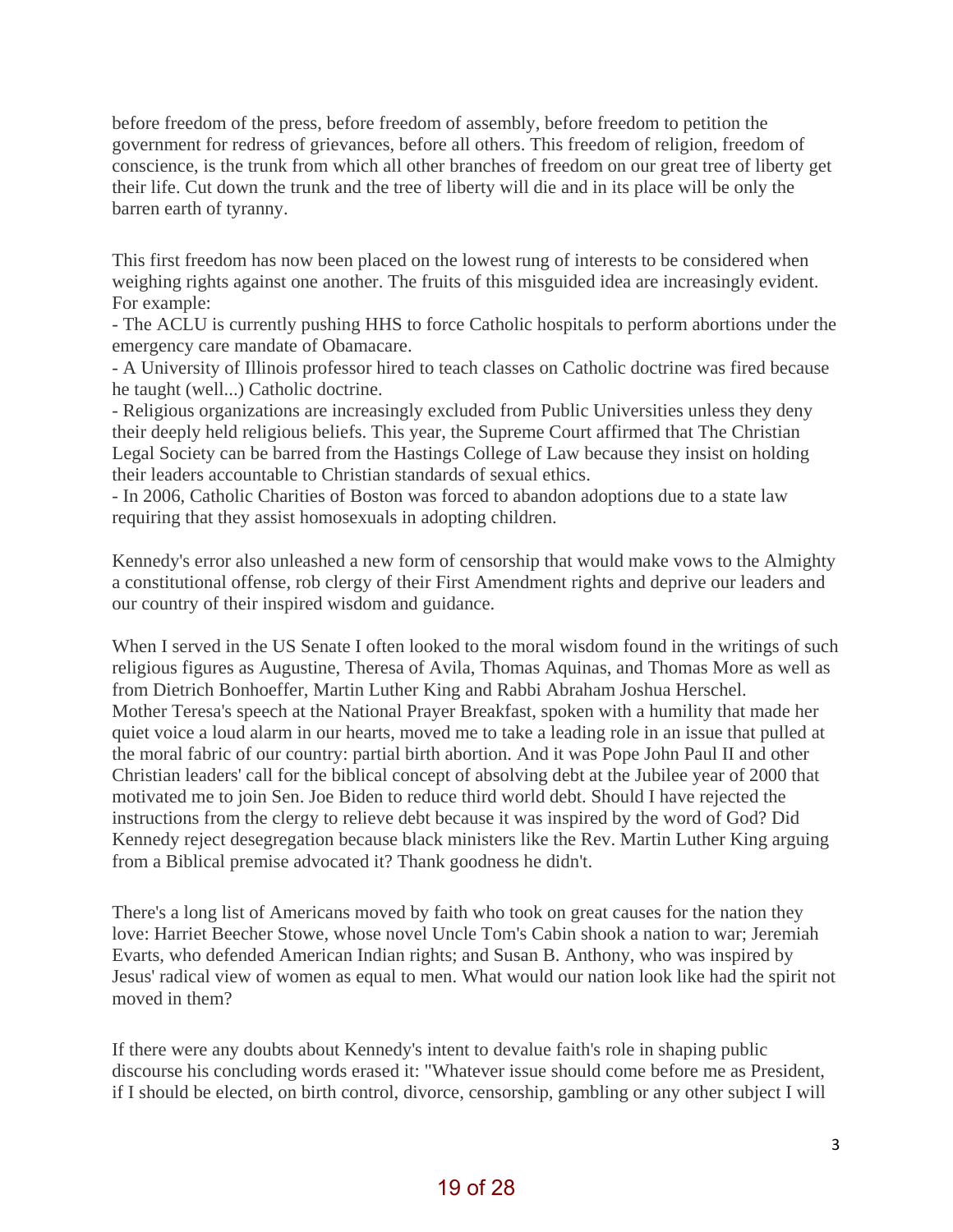make my decision ... in accordance with what my conscience tells me to be in the national interest and without regard to outside religious pressure or dictates."

So pressures or dictates from labor unions or environmental groups are smiled upon, and only the religious ones see a frown. To justify this suspicion toward the legitimate claims of faith, notice that Kennedy and his subsequent followers have invoked their conscience as their guide. All well and good. I too use my conscience as a guide, but you are not born with a competent conscience; it is formed and continues to be formed by something and reflects that formation. If faith in objective and eternal truths is no longer going to inform your conscience what moral code will? And where does that code come from? And what is the basis of its authority? Doesn't the public have a right to know? Yet Kennedy's followers never tell us.

What they do tell us is clear: that their consciences are not rooted in faith and as such they can be permitted to freely apply their ideas in making laws and deciding cases. On the other hand, consciences rooted in a belief in God are free to apply their ideas to personal matters, but if your beliefs, in the words of my former senate colleague Chuck Schumer, are "deeply held beliefs" that impact your public positions -- they must be excluded.

Writing in the nineteenth century, whose conflicts were prelude to ours, John Henry Newman said: "Conscience has rights because it has duties; but in this age ... it is the very right and freedom of conscience ... to be independent of unseen obligations. It becomes a license to take up any or no religion ... to boast of being above all religions and to be an impartial critic of each of them." Without some objective moral touchstone, conscience is no more than self indulgence -- "I can do what I want simply because my conscience tells me to do it."

A major political offshoot of Kennedy's philosophy, sometimes referred to as the "privatization of faith," was best illustrated by Mario Cuomo's speech at Notre Dame in September 1984. There he espoused his nuanced position on abortion: that, as a result of his religious convictions he was personally opposed to abortion. But he then applies Kennedy's thesis and refrains from imposing his values upon others whose views, because the truth is indiscernible, are equally valid. A virtual stampede of self-proclaimed Catholic politicians followed Cuomo into this seemingly safe harbor and remain there today. This political hand washing made it easier for Catholics to be in public life, but it also made it harder for Catholics to be Catholic in public life.

Cuomo's safe harbor is nothing more than a camouflage for the faint of heart -- a cynical sanctuary for concealing true convictions from the public, and for rationalizing a reluctance to defend them. Kennedy, Cuomo and their modern day disciples on the secular left would resolve any conflict between religion and politics by relegating faith to the closet. I see it as a healthy tension that Jesus dealt with directly when he said, "render unto Caesar what is Caesar's and unto God what is God's." The early church under Pope Gelasius pronounced the two swords doctrine defining two realms, the realm of the sacred and the realm of the secular. Our founders understood that the secular realm of positive law would be at times unjust and that is why the more important sacred realm would arm people with, as one of our founder's James Wilson put it, a "principle of revolution" to strive to set things right.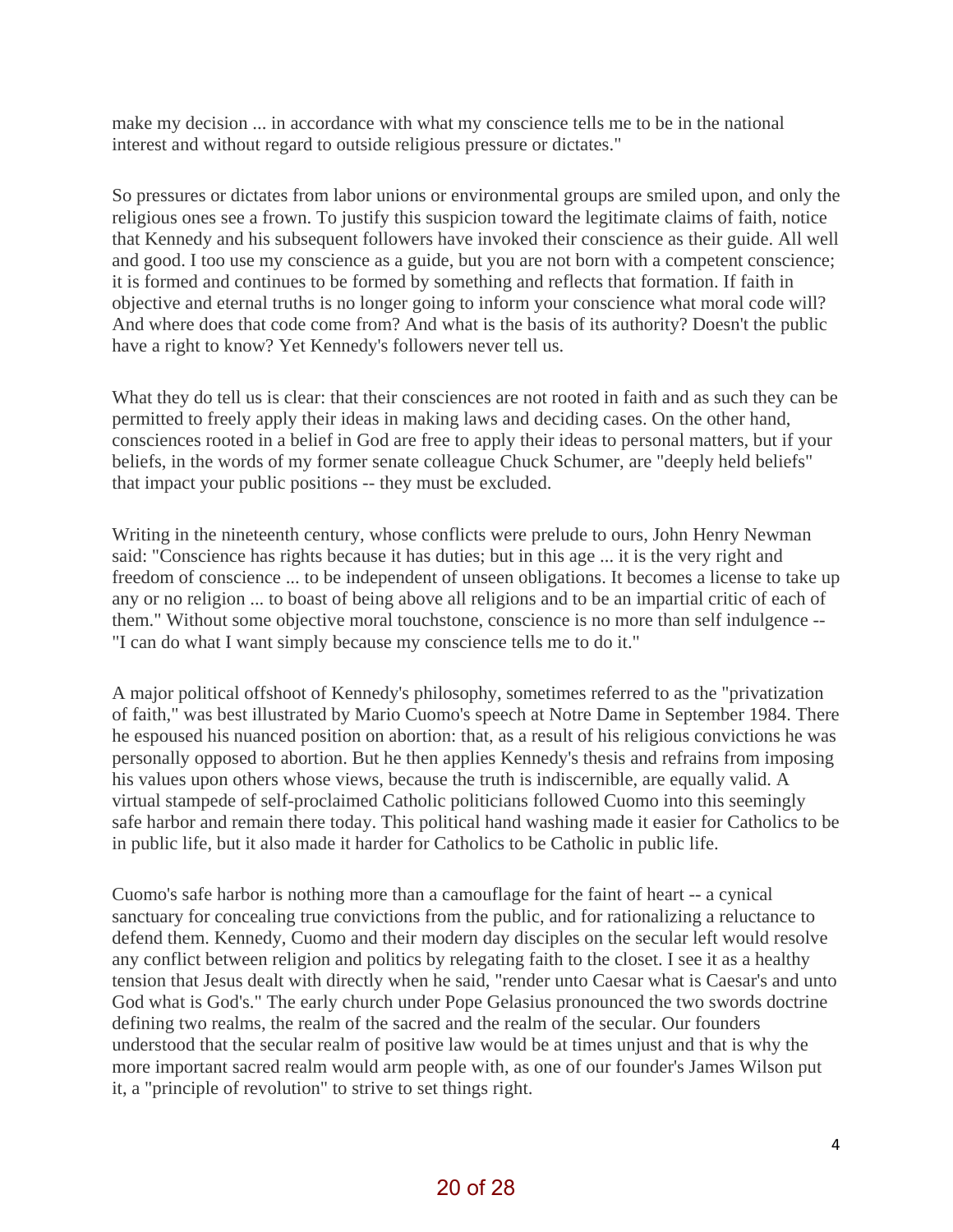As a senator, whenever I was confronted with an immoral law that was unjust or harmed society, I had an obligation to respect the law, but an equal obligation to work toward changing it to comport with what is moral. I agree with the founders that there is a natural law which can be known through the exercise of reason against which the positive or civil law must be measured and if needed amended.

Martin Luther King laid out his approach for ordinary citizens in a Letter from a Birmingham Jail. He wrote: "There are two types of laws: just and unjust. I would be the first to advocate obeying just laws. One has not only a legal but a moral responsibility to obey just laws. Conversely, one has a moral responsibility to disobey unjust laws. ... How does one determine whether a law is just or unjust? A just law is a man made code that squares with the moral law or the law of God. An unjust law is a code that is out of harmony with the moral law. "

That said it's important to exercise prudence in such matters, particularly concerning matters of private personal behavior. Not all immoral conduct should be illegal. There are many good reasons not to fight such behavior with the coercive tools of criminal law. With the common sense of his classical tradition, Thomas Aquinas said that law "does not forbid all the vices, from which upright men can keep away, but only those grave ones which the average man can avoid, and chiefly those which do harm to others and have to be stopped if human society is to be maintained, such as murder and theft and so forth." So as long as this immoral behavior is not done in public or has significant public consequence it should stand outside civil sanctions. Aquinas was clear and practical: "The purpose of human law is to bring people to virtue, not suddenly, but step by step."

An illustration of this dichotomy is the issue of laws pertaining to certain sexual practices and what is called same sex marriage. In 2003 I expressed concern about the court's decision in a case challenging a Texas sodomy statute. I did so not because I would have voted for the Texas law; following St. Thomas' wisdom I would have opposed the Texas law.

I raised concerns about the consequences of the legal reasoning the court gave for invalidating the statute. They created a new constitutional "right" to consensual sexual conduct. I warned such a right would be used as a basis to create new a right that could have profound public consequences -- same sex marriage.

I have been criticized in the media for daring to speak out on these sensitive moral issues. So be it. I've tried, not always successfully, to approach these issues with the appropriate passion for the important matter at hand, with respect for the other point of view, without malice toward my opponent and with the humility that my judgment in some cases may be in error.

As it has been pointed out to me on numerous occasions, there are moral issues where I have differed from the US Conference of Catholic Bishops and even the pope -- welfare reform, the war in Afghanistan and Iraq, and some immigration policies. While all of these issues have profound moral underpinnings none of them involve moral absolutes. War is are not always unjust; government aid is not always just or loving. The bishops and I may disagree on such prudential matters, but as with all people of good will with whom I disagree, I have an obligation to them and my country to listen to their perspective and perform a healthy reexamination of my own position. Let me be clear; I am not arguing here that I have, or our country should, be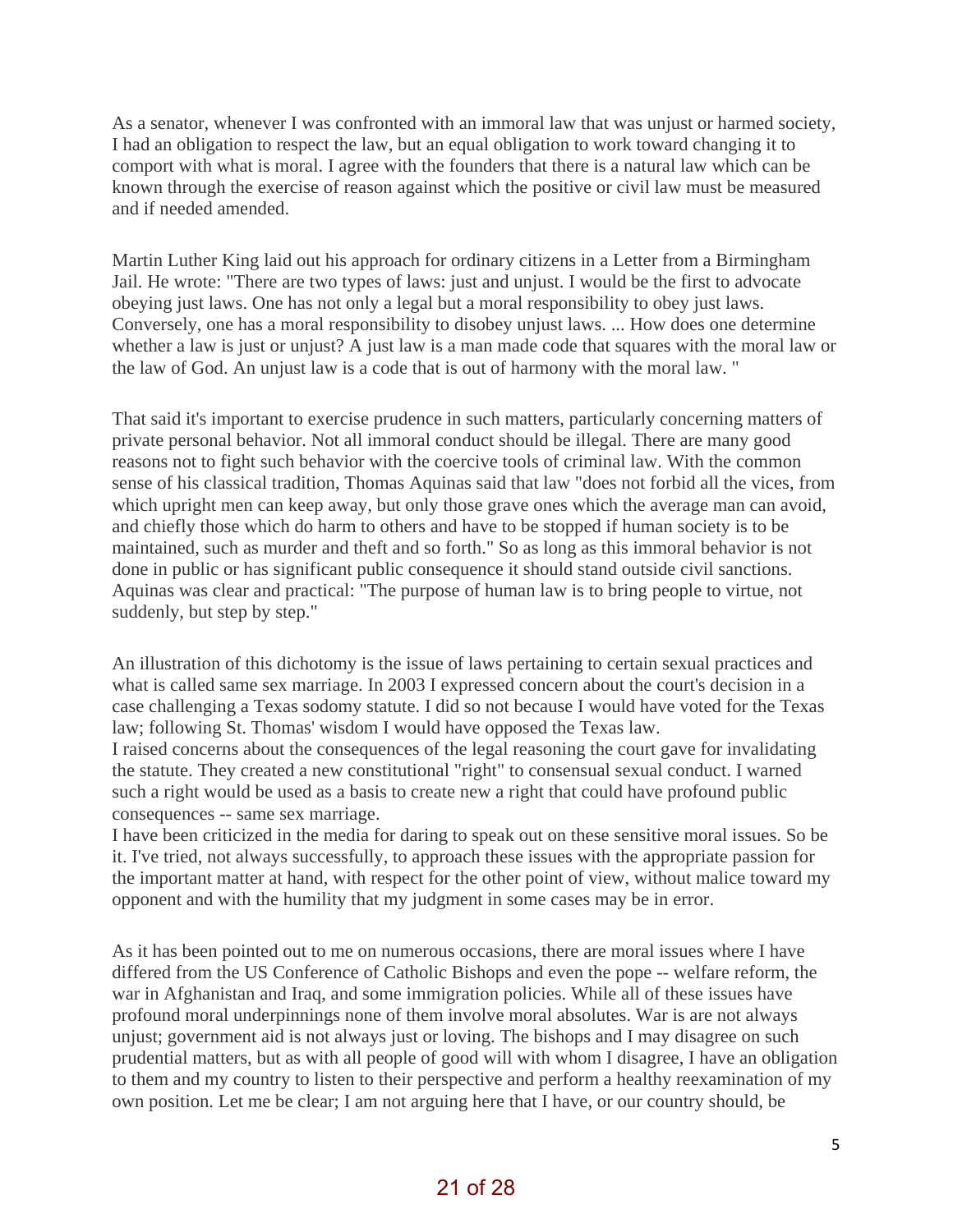governed on the basis of religious revelation -- that we should for example have laws against murder, stealing, abortion and polygamy only because the God of Abraham, Isaac and Jacob decreed it so. I wholehearted agree with C.S. Lewis who said "I love God, but I detest theocracies."

Obviously, not everyone shares the Judeo-Christian moral convictions. All of us have an obligation to justify our positions based upon something that is accessible to everyone irrespective of their religious beliefs. We owe the public arguments based upon reason grounded in truth. In the Encyclical, Fides et Ratio, Pope John Paul II wrote as his opening sentence: "Faith and reason are like two wings on which the human spirit rises to the contemplation of truth; and God has placed in the human heart the desire to know the truth -- in a word, to know himself -- so that by knowing and loving God, men and women can come to the fullness of the truth about themselves."

The principle of the harmony of faith and reason is a crucial contribution that the Catholic Church brings to the debate. Those of us who are Catholic along with a majority of Protestants and Jews believe that God reveals himself through his creation and, as such, moral truths that should govern a just society are accessible to all -- believers and non-believers alike. At the same time, of course, we must hold fast to our convictions of what is right and what is wrong according to our faith, and not fall into the trap of idolizing our own intellects, or trying so hard not to offend that we succumb to a watery political correctness.

It should not make us uncomfortable to call something evil if that's what it is. Having convictions doesn't mean that we don't understand the complexity of the world -- it means that we are able to prioritize the pursuit of truth and justice and call evil what it is.

Our American civilization has reflected a most healthy union of faith and reason. From long experience, we know that faith for its own sake, apart from love of truth is only a sentiment, and that reason for its own sake withers into rationalism. Neither is autonomous. If I have faith only in myself, I belong to a very small religion. And as for the right use of reason, let's remember what G. K. Chesterton said: "A madman is not the man who has lost his reason. The madman is the man who has lost everything except his reason."

In his Regensburg address, Pope Benedict XVI contrasted the Judeo-Christian revelation with the concept of God held by some outside of the Judeo-Christian world as aloof from reason. He also discussed those societies which would attempt to live without God, as in secular Europe or Communist China. In the secular West, he said, "... the subjective "conscience" becomes the sole arbiter of what is ethical. In this way, though, ethics and religion lose their power to create a community and become a completely personal matter. This is a dangerous state of affairs for humanity, as we see from the disturbing pathologies of religion and reason which necessarily erupt when reason is so reduced that questions of religion and ethics no longer concern it."

The movement in our country to fly on "one wing," reason alone, will ultimately undermine the very foundation of our country -- freedom. America is rooted in the founders' belief that free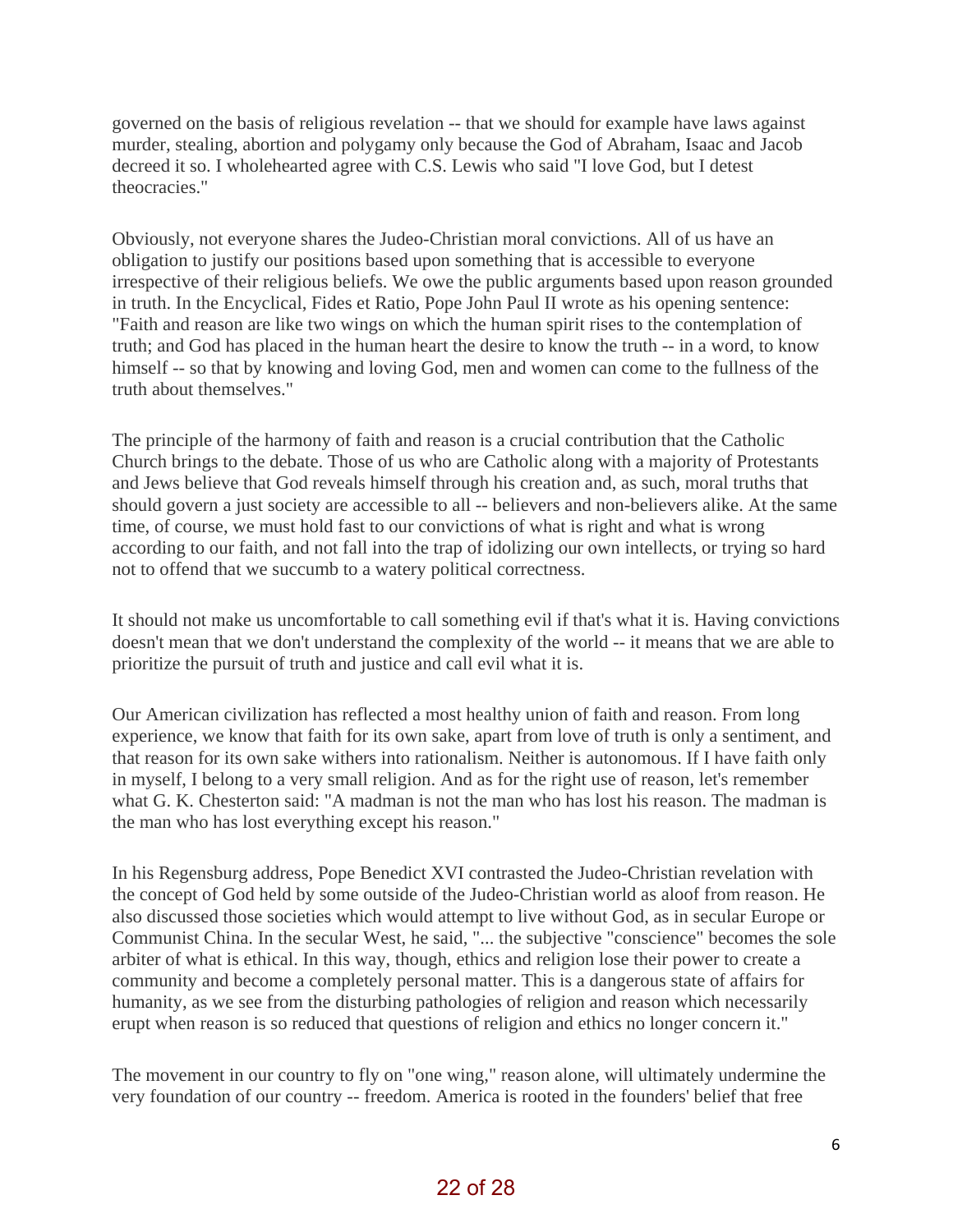people, whose God-given rights are protected by a government that allows the individual to pursue their dreams and reap the fruits of their labor, would build the most just and prosperous society in the history of man. They were right; freedom was the key ingredient in the American experiment. Our founders understood it was relatively easy to establish freedom in our Constitution, the harder task was to create a system that would maintain it against the corrosive force of time. The author Os Guinness describes how they accomplished this as the Golden Triangle of Freedom: "Freedom requires virtue, virtue requires faith and faith requires freedom and around again."

That freedom requires virtue was explained by the political philosopher Edmund Burke, who wrote: "Men are qualified for civil liberty in exact proportion to their disposition to put moral chains upon their own appetites ... Society cannot exist, unless a controlling power upon will and appetite be placed somewhere; and the less of it there is within, the more there must be without. It is ordained in the eternal constitution of things, that men of intemperate minds cannot be free. Their passions forge their fetters."

Virtue requires faith because faith is the primary teacher of morality. That is not to say that one cannot be virtuous without faith, but for society as a whole faith is the indispensable agent of virtue. Faith requires freedom. Why has America remained a deeply religious country averting the road to secularism traveled by our European brothers and sisters? Again Madison's "true remedy," the combination of "free exercise" and no religious state supported monopoly, has created a vibrant marketplace of religions extolling everywhere the word of God to inspire people to fulfill His special plan for each of us. Our founders' inspired brilliance created a paradigm that has given America the best chance of any civilization in the history of man to endure the test of time. Time, this time now in American history is putting that to the test.

I will conclude with a final consequence of what started here 50 years ago by bringing in one of the Catholic Church's foremost American advocates for religious freedom, John Courtney Murray. He advised us that the first two articles of the First Amendment are "not articles of faith, but articles of peace." What was Murray getting at? E Pluribus Unum -- out of many one. Our founders believed that if they fostered religion and the Judeo-Christian moral code we would achieve something that was never before seen in a country with so many competing faiths -- a truly tolerant, democratic and harmonious public square.

On June 12, 1775, Congress' first act was to urge a national day of "public humiliation, fasting and prayer" for which it commissioned "ministers of the gospel of all denominations" to participate. On the assigned day, Congress attended services at an Anglican Church in the morning and a Presbyterian meetinghouse in the afternoon. The following year they convened at Philadelphia's "Roman Chapel" and later a Dutch Lutheran Church. This is the vision. A vibrant, fully clothed public square; a marketplace of believers and non-believers where truth could be proffered and reasoned, and differences civilly tolerated.

One of my favorite sayings is: "We don't appreciate what we have until it's gone". For over 200 years we have been blessed with a country often described as a melting pot. The fire that helped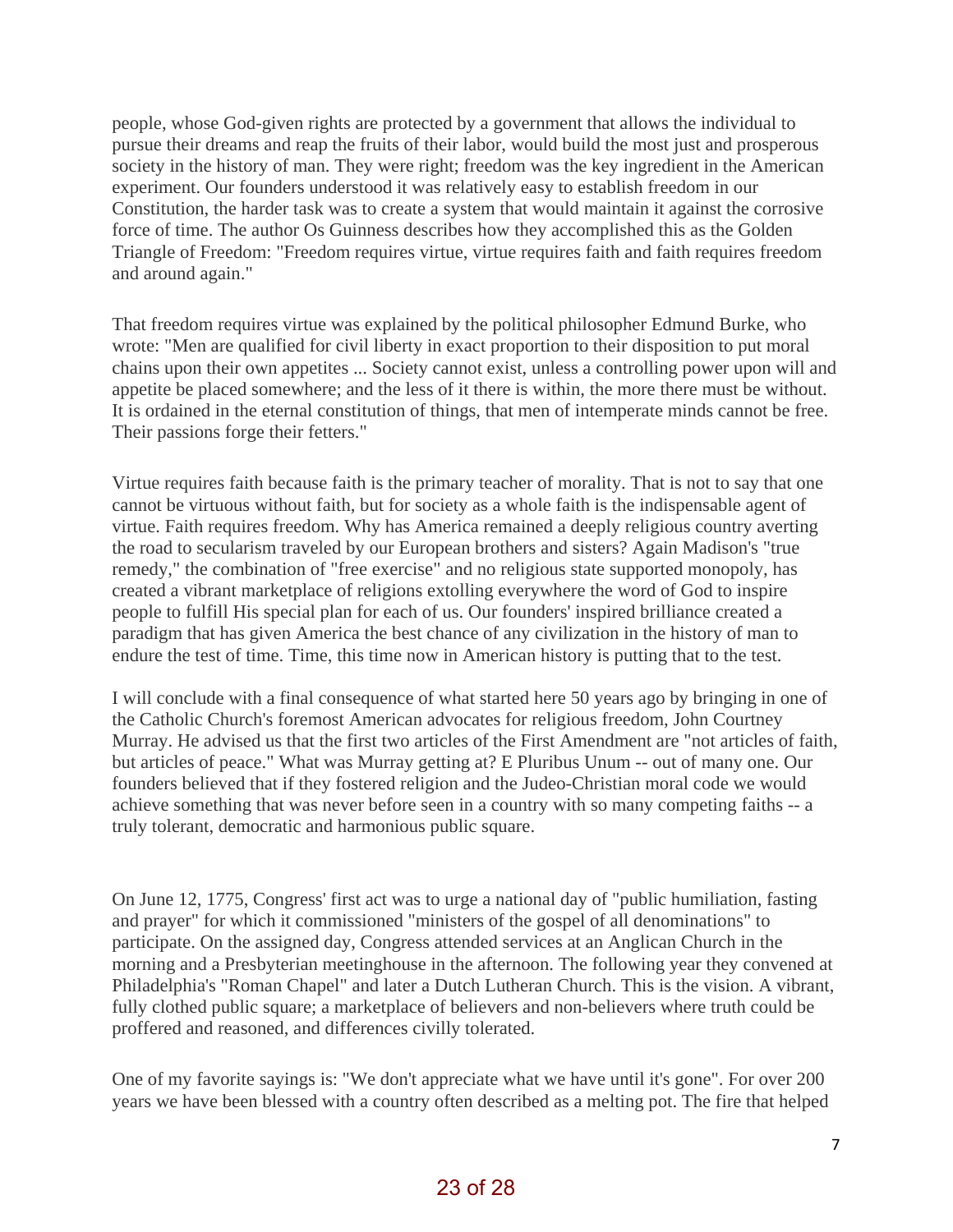to gently melt us together into a country where people of different faiths and cultures come together in our dynamic democracy to peaceably find common ground -- is that first freedom - the true remedy.

What the movement spawned here 50 years ago seems to disregard is that repressing or banishing people of faith from having a say in government creates alienation which could lead to disaffection and conflict as we have seen in other countries around the world. Think about all of the people in this country from different cultures who if they lived in their native country would be sworn enemies. Yet when they come to America they are inoculated with something that enables them to work together on the school board and neighborhood associations.A key ingredient in that inoculation is the freedom of conscience that ameliorates the fear, frustration and mistrust that comes from repression.

Kennedy's speech was historic because it did offer a teachable moment. In the short term it accomplished a great good by helping to put an end to Catholic bigotry. Unfortunately, its lasting impact not only undermined the essential role that faith has successfully played in America, but it reduced religion to mere personal "belief" and helped launch a cultural revolution, proclaiming loudly that on matters of moral consequence, reason has no truths it can discern, nothing of moral significance it can claim to know, much less contribute to the public debate.

That's the "faith" that is being offered by those who want to change the time tested Golden Triangle of Freedom. You'll see it in the public square today, and it's popular because it pretends to impose nobody's values on anybody. Yet it's an illusion because it uses a cloak of "neutrality," "objectivity" and "rationality" that results in the imposition of secular values on everybody while marginalizing faith and those who believe as "moralizing theocrats".

Kennedy concluded his Houston speech by saying he did not "intend to disavow either my views or my church in order to win this election." The sad fact is he could have stood by his beliefs and won; he chose not to. Instead he charted a course that has won many elections, but has put American civilization at risk. I have always felt comfortable to be on the path our founders took, the one that is now less traveled and invites the most criticism. I do so because I believe we all have an obligation to be good stewards of this great inheritance that generations of Americans created with their last full measure of devotion.

That's why we should feel so blessed to be here at a time when the land that God has so richly blessed is being put to the test. Many generations are never called to do great things, make great sacrifices to maintain liberty. We are the fortunate ones who have the opportunity not only preserve but build on the founders' vision of freedom supported by virtue which in turn is supported by a vibrant faith -- a mutually strengthening interface of church and state that with our collective effort will keep America that beacon of hope that shining city on the hill. Bless you and may God continue to bless America.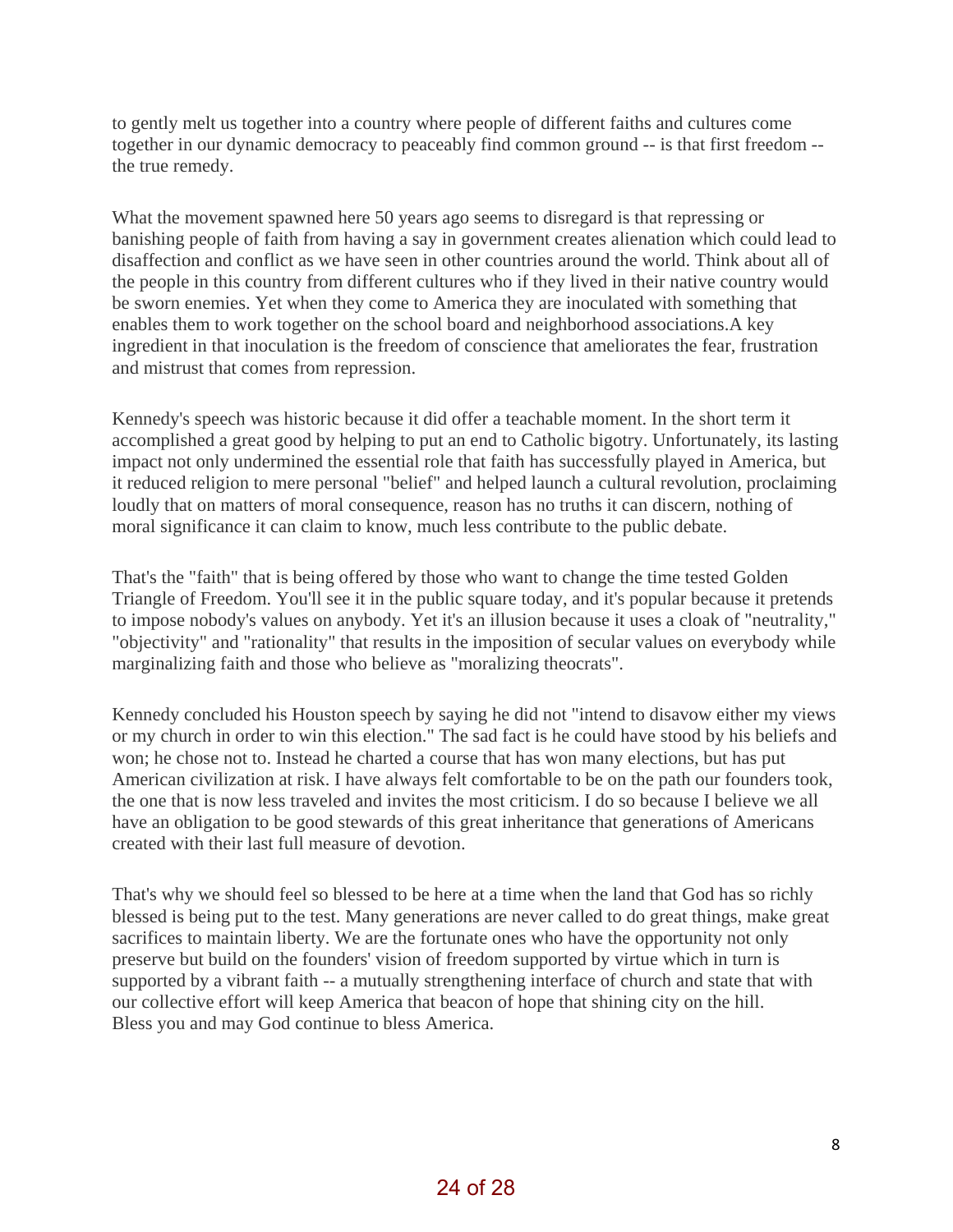#### **Missouri Victory Speech Rick Santorum Feb. 7, 2012**

Wow! Conservatism is alive and well in Missouri and Minnesota.

Thank you all so very, very much. It is great to be here. I just can't thank the people of Missouri; we doubled them up here and in Minnesota.

I want to also thank -- I have to always thank -- first off, let me just thank God for giving us the grace to be able to persevere through the -- through the dog days, and blessing us and blessing our family.

My wife, Karen, here, what a rock. I mean, what a rock through these last few weeks.

We have had -- we have had more drama than any family really needs. And -- and she has just been an amazing rock and a great blessing to me. And I just want to thank you in particular, my sweet, for all you've done. Thank you.

I want to thank my kids, the two who are here, Elizabeth and John, and all the kids listening at home, I'll be home in a couple of days. It's been a while.

And I just -- I just want a particular little note to my Bella, who I know is watching me and looking at her daddy. So I love you, sweetie. Thank you so much for getting healthy.

Your votes today were not just heard loud and wide across the states of Missouri and Minnesota, but they were heard loud and louder all across this country, and particularly in a place that I suspect may be in Massachusetts. They were heard particularly loud tonight. Tonight was not just a victory for us, but tonight was a victory for the voices of our party, conservatives and Tea Party people, who are out there every single day in the vineyards building the conservative movement in this country, building the base of the Republican Party, and building a voice for freedom in this land. Thank you.

There's probably another person who maybe -- maybe is listening to your cheers here tonight, also, and that might be at 1600 Pennsylvania Avenue. You better start listening to the voice of the people.

But then again, I wouldn't be surprised if he isn't listening. Why would you think he would be listening now? Has he ever listened to the voice of America before?

He's someone who -- well, let's just go look at the record. If you look at when it came to the - the Wall Street bailouts, did the president of the United States listen to you when it came to bailing out the big banks?

Why? Because he thought he just knew better. He and his friends on Wall Street knew better than what was -- what was good for this country. When it came to the problems that were being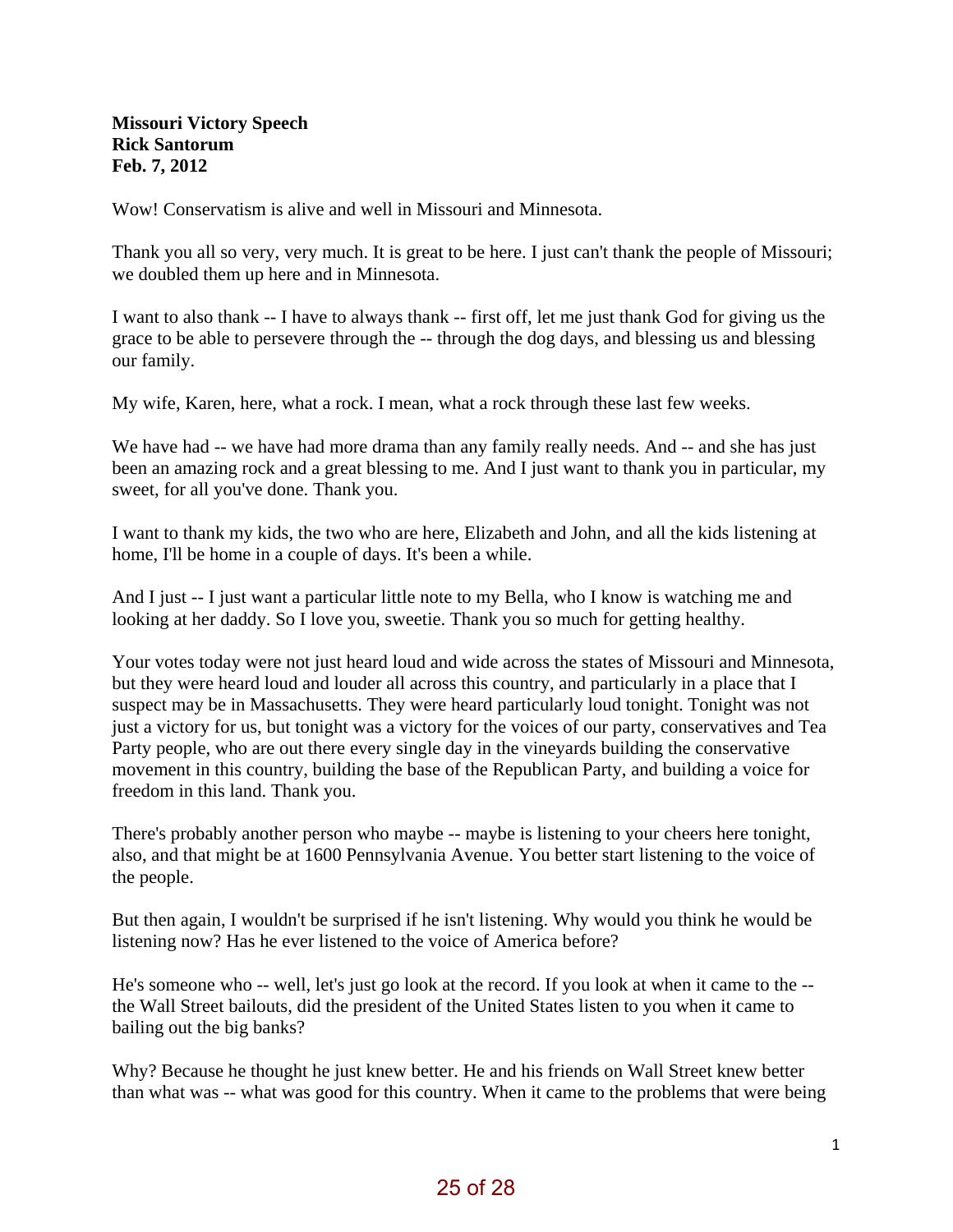confronted on Obamacare, when the health care system in this country, did President Obama, when he was pushing forward his radical health care ideas, listen to the American people?

Why? Because he thinks he knows better how to run your lives and manage your health care.

When it comes to the environment, did the president of the United States listen to the American people, or did he push a radical cap- and-trade agenda that would crush the energy and manufacturing sector of the economy? Did he listen to you? No, because he thinks he knows better.

Ladies and gentlemen, we need a president who listens to the American people. When the majority of Americans oppose these radical ideas and they speak loudly against them, we need a president who listens to them.

Here's the problem. The problem is, in this Republican field, you have been listening. Tonight, the voters of America, the voters here in Missouri, the voters in Minnesota -- and I'm hopeful the voters in Colorado, right?

I hope you have been listening to our message, because if you've -- you listen to our message, and you found out that on those issues -- health care, the environment, cap-and-trade, and on the Wall Street bailouts, Mitt Romney has the same positions as Barack Obama and, in fact, would not be the best person to get up and fight for your voices for freedom in America.

Ladies and gentlemen, I don't stand here to claim to be the conservative alternative to Mitt Romney. I stand here to be the conservative alternative to Barack Obama.

Tonight -- tonight, we had -- tonight, we had an opportunity to see what a campaign looks like when one candidate isn't outspent 5 or 10 to 1 by negative ads impugning their integrity and distorting their record. This is a more accurate representation, frankly, of what the fall race will look like.

Governor Romney's greatest attribute is, well, I've got the most money and the best organization. Well, he's not going to have the most money and the best organization in the fall, is he?

No, we're going to have to have someone who has other attributes to commend himself to the people of America, someone -- someone who can get up and make sharp contrasts with President Obama, someone who can point to the failed record of this administration and say that Barack Obama needs to be replaced in the Oval Office.

People -- people have asked me, you know, what is -- what is the secret? Why are you doing so well? Is it your jobs message? And, yes, we have a great jobs message, talking about everywhere we go and particularly here in the industrial heartland of Missouri, where they still make things here in Missouri, by the way.

It's a message of -- as the Wall Street Journal called our economic plan, supply-side economics for the working man, is resonating in Minnesota and here in Missouri and across this country.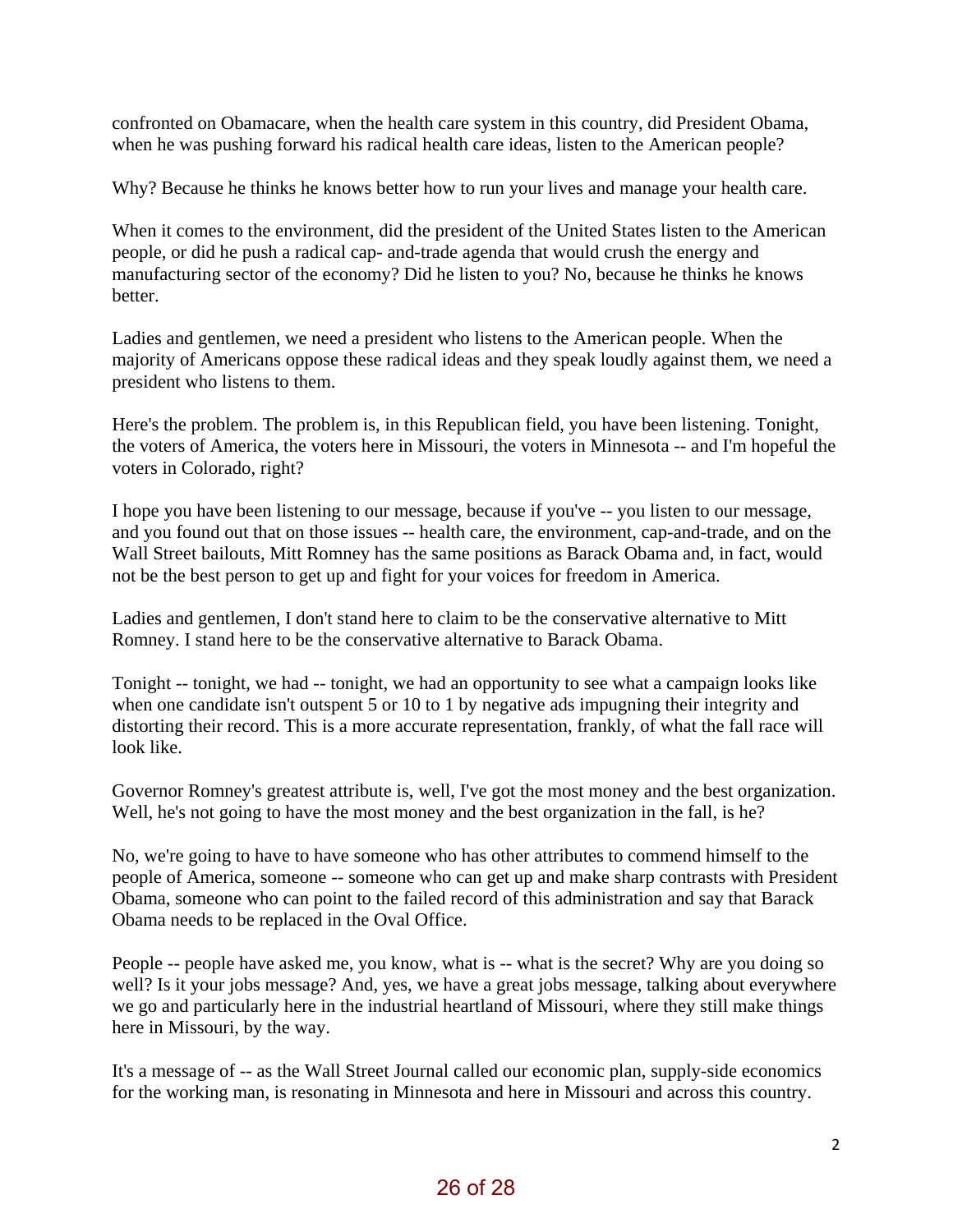And you see that, when you have a Republican out there talking about growth -- talking about growth for everybody, right... ... that Americans respond, because I do care about not 99 percent or 95 percent. I care about the very rich and the very poor. I care about 100 percent of America.

The real message -- the message that we've been taking across this country and here in Missouri is a message of what's at stake in this election. This is the most important election in your lifetime. This is an election -- we've seen it so evident just here in the last week. This is an election fundamentally about the kind of country you're going to hand off to your children and grandchildren, whether they are going to have the level of freedom and opportunity that you have.

And we have a president of the United States, as I mentioned, who's someone who believes he knows better, that we need to accumulate more power in Washington, D.C., for the elite in our country, to be able to govern you because you are incapable of liberty, that you are incapable of freedom. That's what this president believes.

And I -- and Americans understand that there is a great, great deal at stake. If this president is reelected and if we don't have a nominee that can make this case and not be compromised on the biggest issues of the day, but can make the case to the American public that this is about the founder's freedom, this is about a country that believes in God-given rights, and a Constitution that is limited to protect those rights.

The president does not believe that. The president over the last few years has tried to tell you that he, in fact, the government can give you rights, the government can take care of you and provide for you. They can give you the right to health care, like in Obamacare.

But look what happens when the government gives you rights. When the government gives you rights, unlike when God gives you rights, the government can take them away. When government gives you rights, the government can tell you how to exercise those rights.

And we saw that just in the last week, with a group of people, a small group of people, just Catholics in the United States of America who were told you have a right to health care, but you will have the health care that we tell you, you have to give your people, whether it is against the teachings of your church or not.

I never thought as a first-generation American, whose parents and grandparents loved freedom and came here because they didn't want the government telling them what to believe and how to believe it, that we had a First Amendment that actually stood for freedom of conscience, that we'd have a president of the United States who would roll over that and impose his secular values on the people of this country.

And it's worse than that. When one of the Catholic bishops tried to communicate that through Army chaplains, the Obama administration said, no, you can't do that, no, because your language is seditious, and they made them change the language of a letter from a bishop to his people.

Ladies and gentlemen, freedom is at stake in this election. We need to be the voice for freedom.